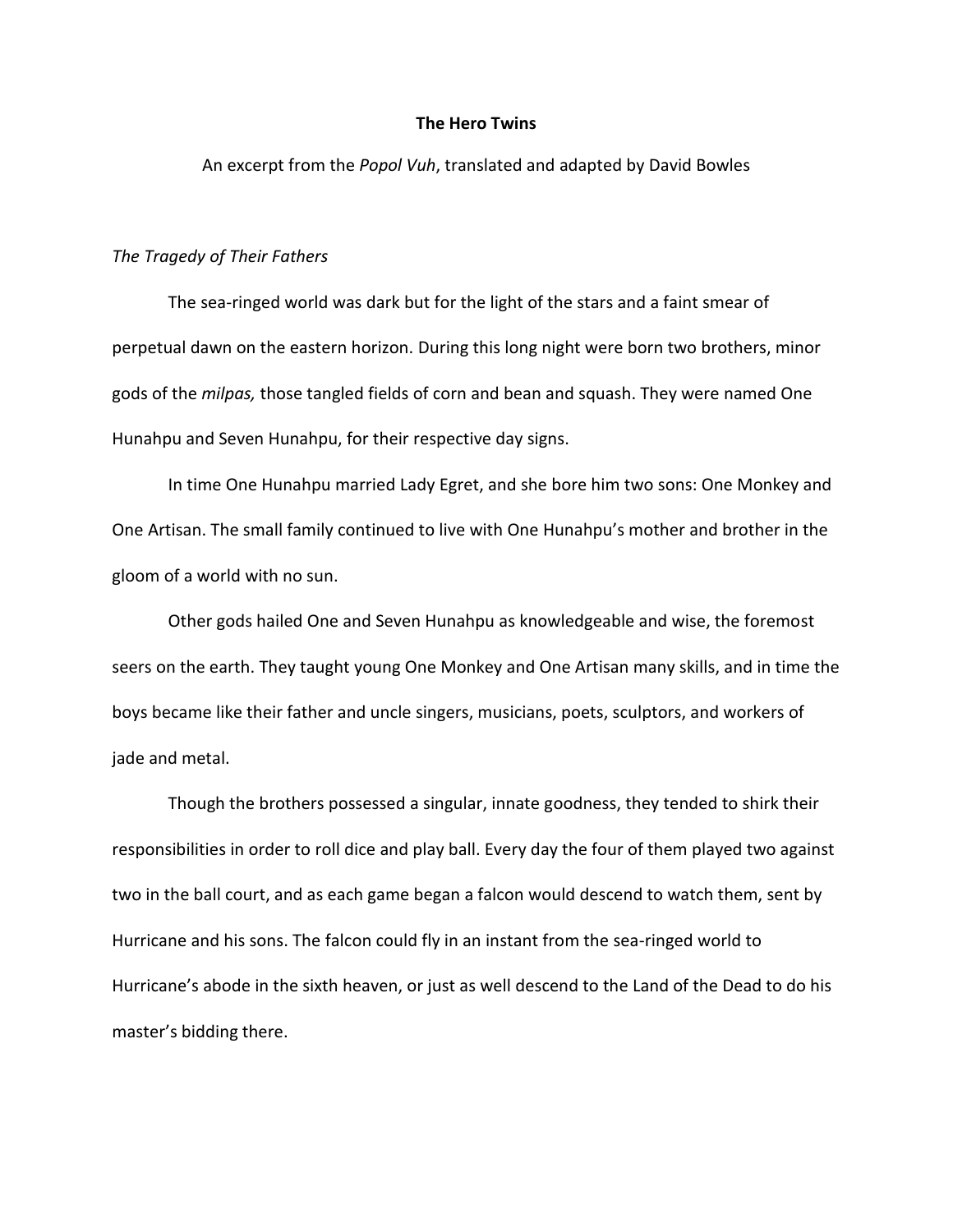Lady Egret left the earth, returning to the Mother, but the four ballplayers remained behind. Their ball court was located at Great Hollow, on the road to the Underworld, the dark land that men would one day call *Xibalba*, Realm of Fright. The King and Queen of Death could not help but hear them.

Disturbed by the riotous sounds, the god and goddess called together their council, all the dark lords in that place of fear, tasked with bringing death to humans in a variety of savage ways.

"Who are these middling fools that shake the earth with their running and that disturb the stillness of the grave with their shouts?" demanded the King of Death. "They show no proper fear and run roughshod over the natural order. We should bring them here to play ball. Since they have no respect for us, we shall beat them at their favorite game and then destroy them."

The dark lords all agreed with their sovereign, adding that upon winning they could seize the brothers' gear, the pads, yokes and plumed helmets that made up their kits.

The task of summoning One and Seven Hunahpu was given to the Royal Guard, four fearsome owls from the very throne room of the Land of the Dead. They flew from the Underworld in an instant, alighting in the stands above the ball court. The four players halted their game and approached the messengers.

"We have been sent by the Lords of the Underworld," announced Strafer, chief among them. "Harken unto the words of the King and Queen of Death: 'You must come. Do us the pleasure of playing ball in our dark courts. Your skill amazes us. Bring your gear, your yokes and pads and rubber ball.'"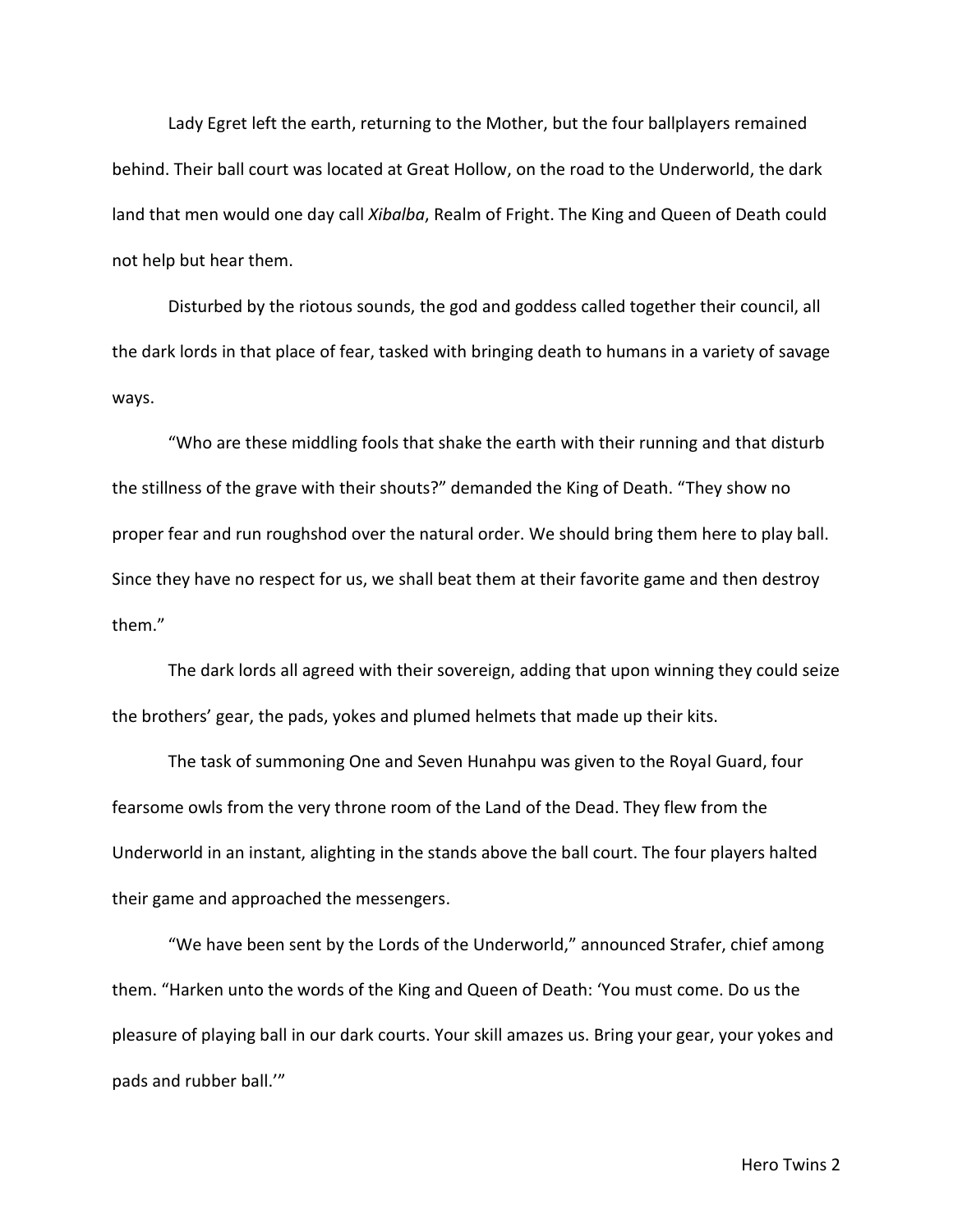"Is that what the gods of that fearful place truly said?" asked One Hunahpu.

"Yes. Now, come along. We shall accompany you."

"Fine, but wait while we let our mother know. She'll have to watch over my sons while we're gone."

The brothers took the boys back home and explained the situation to their mother.

"We've no choice but to go. These are messengers of the King of Death himself. But we'll be back, we promise. Here, we'll leave our ball behind as a token." They hung the rubber sphere in the rafters. "Don't worry, we'll be kicking it around again very soon."

One Hunahpu turned to his sons. "You two keep practicing your music, your art, your skill at games. Keep this house—and your grandmother's heart—warm in our absence."

Their mother began to weep at their words.

"We're off on a journey," they told her, "not to our deaths. Don't be sad."

Then the brothers left. Guided by the Royal Guard, they headed North toward the entrance to the Underworld. They descended through strange canyons, past streams of scorpions, over rivers of blood and pus. None of these obstacles slowed them down.

But then they came to a vast crossroads that offered four paths to the Land of the Dead: the Red, the Black, the White and the Green. The messenger owls indicated the Black Road. "That is the one you should take. It is the King's Road."

And here was the beginning of their defeat, for the brothers heeded the Royal Guard, not suspecting that this was the path of the dead. They were led along its gruesome length to the council chambers of the dark lords, where their doom was further sealed. The horrid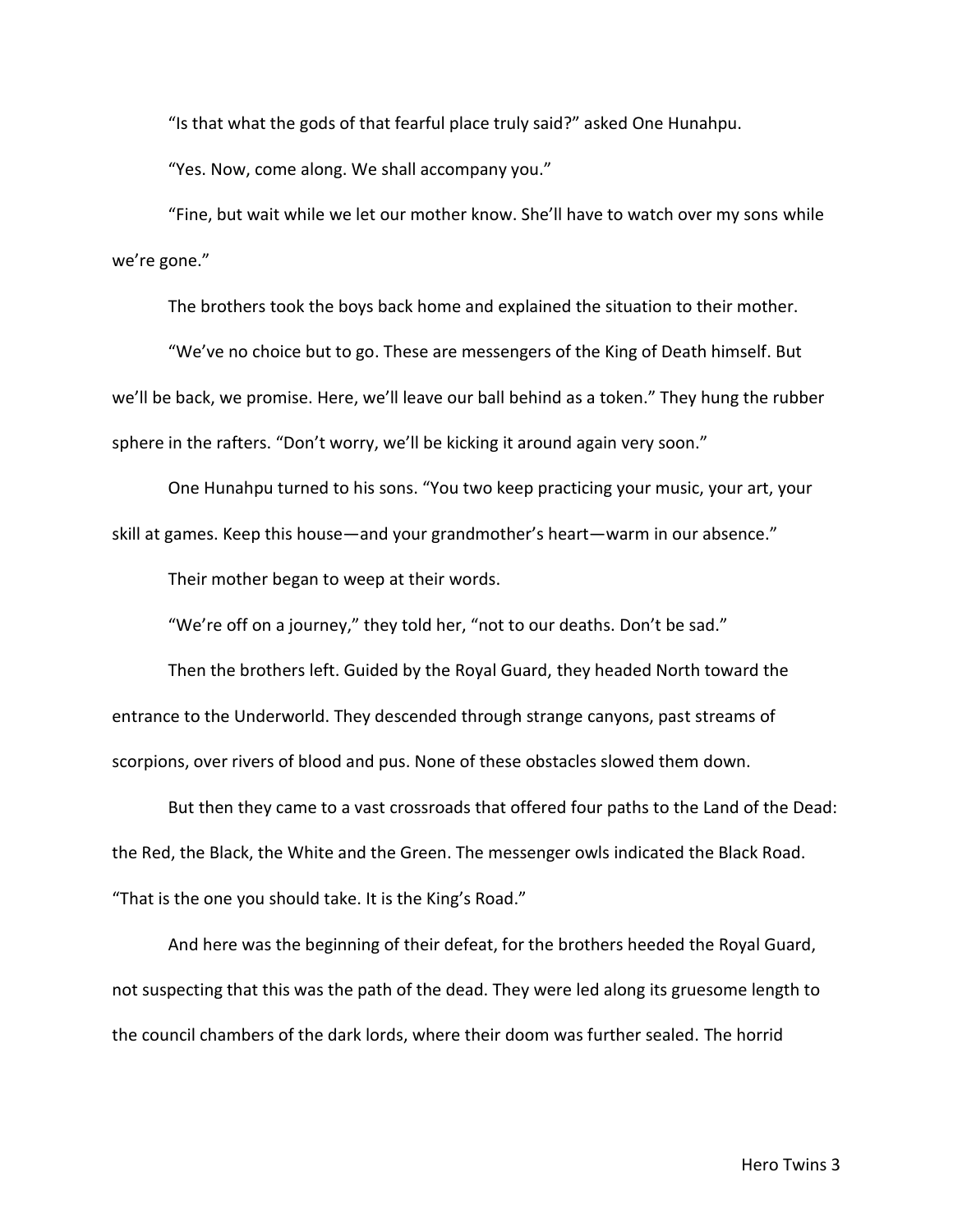aristocrats of that fell place were seated in a row, but the first two—the king and queen themselves—were clever statues carved and arrayed by the artisans of the netherworld.

"Greetings, Your Majesty," they said to the first statue.

"The dawn shine upon you, Your Majesty," they said to the second.

The chambers erupted with laughter, for the brothers had failed again. Chortling, the dark lords mocked them.

"Foremost seers, indeed! Those are mere manikins, fools!" In their hearts the nobility of the Realm of Fright felt certain they had already won.

The real king and queen entered, smiles on their skeletal faces.

"Perfect. You have arrived. Tomorrow you will show your skill with yokes and guards. For the present, however, take a seat upon the bench we have prepared."

When the brothers sat down, they realized the bench was a burning hot slab. They squirmed around for a time, trying to save face, but finally they had to leap to their feet or risk real damage. The dark lords once more burst out in howls of laughter; they laughed so hard their innards ached. Even writhing in pain, they could not stop their chuckles and hoots.

Now the Underworld is full of torments of every kind, among them five terrible houses of torture. But as fate would have it, the brothers would only experience one. They were escorted to their supposed sleeping quarters by the rulers of that fearful place, who smiled and said:

"Enter, friends. Get some rest. In a moment you will be brought a torch and two cigars."

One and Seven Hunahpu went inside, greeted by inky blackness. Unbeknownst to them, the brothers were lodged in Dark House, a place devoid of light.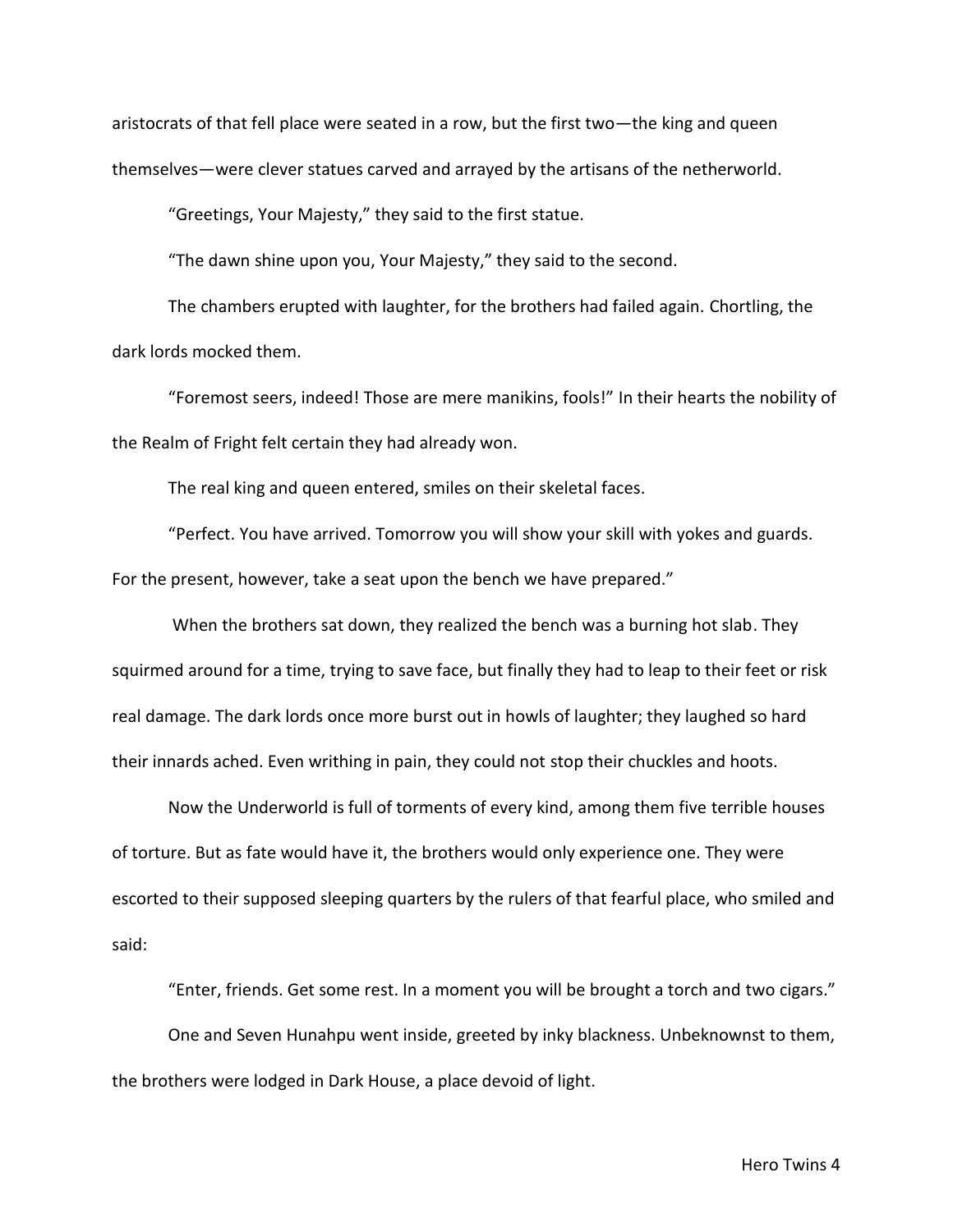Meanwhile, the dark lords conferred. "They are certain to lose. Let us sacrifice them tomorrow. It will be quick. We shall use our bone white blade to kill them both, and then we shall keep their gear."

The king and queen sent a messenger with a torch of *ocote* wood and two lit cigars. "Here you go. You are expected to return these in the morning—whole, just as they are now."

The brothers took the torch and the cigars, and once again they were defeated. They let the torch burn down to ashes; they smoked the cigars down to stubs. In the morning they were led back to the council chambers, fear mounting in their hearts.

"Where are my cigars? Where is the torch that I lent you last night?" demanded the King of Death.

In that moment of terror, a vision winged its way to the brothers from the heavens above. They saw their doom. But then they saw their victory.

So they admitted defeat. "They're all gone, Your Majesty."

"Very well. Today your days are ended. You will die here. You will be ripped from the world. Your faces will remain hidden. You will be sacrificed!"

And there and then the brothers were slaughtered. Their bodies were buried together in a single grave near the ball court, except for the head of One Hunahpu, which was removed at the king's command.

"Take his head," the god of death instructed, "and set it in the forked branches of that bare tree beside the road to serve as a reminder of our might."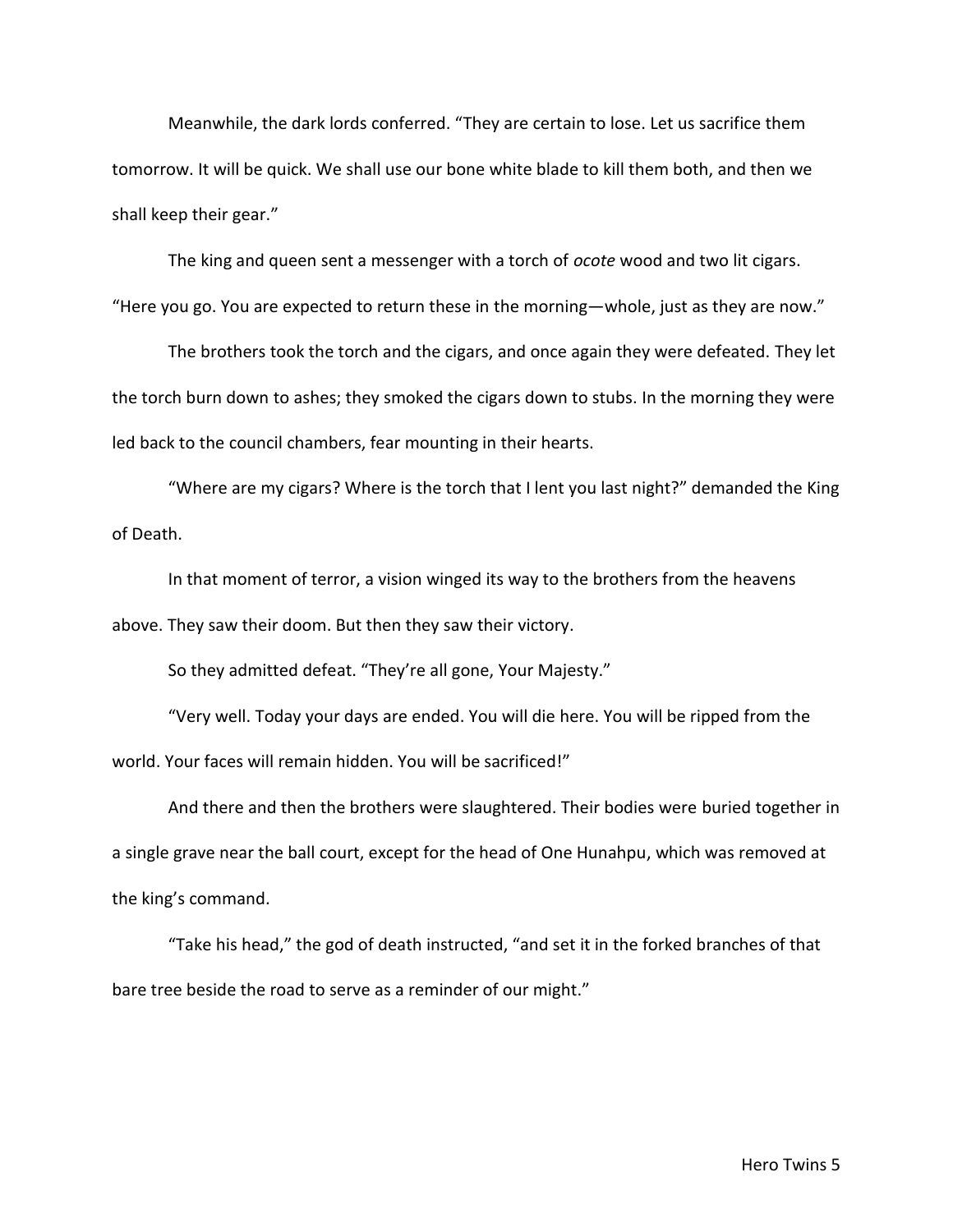But as soon as the head was fixed in place, the tree miraculously bore fruit, round and heavy like a skull. It was the calabash, and it hung now from every branch so that it was no longer clear where the head of One Hunahpu had been deposited.

The dark lords gathered round in amazement. It was clear that the sudden appearance of fruit was an ill omen. So the king and queen issued an edict:

"Let no one pick fruit from this tree. Let no one even sit beneath its boughs."

And all the inhabitants of that dreadful realm obeyed.

Except a maiden.

# *The Victory of their Mother*

The dark lord Blood Gatherer had a daughter, a maiden named Lady Blood. He told her of the tree and the prohibition of their king, trusting that she would obey. But Lady Blood was curious. She wondered about the taste of the fruit and pondered its possible origin.

Finally, she could not resist looking on the miracle herself, so she went alone to where the tree stood, near the ball court and the graves of sacrificial victims.

"Ah!" she exclaimed. "What sort of fruit is this? It simply has to be sweet. If only I could pick one and not be killed or banished. Just one."

Then the head of One Hunahpu spoke from the fork in the tree. "Come, you're not really interested in these round things hanging from the branches. They're just skulls. You can't possibly want one."

"But I do," answered Lady Blood.

"Alright, then. Stretch out your right hand."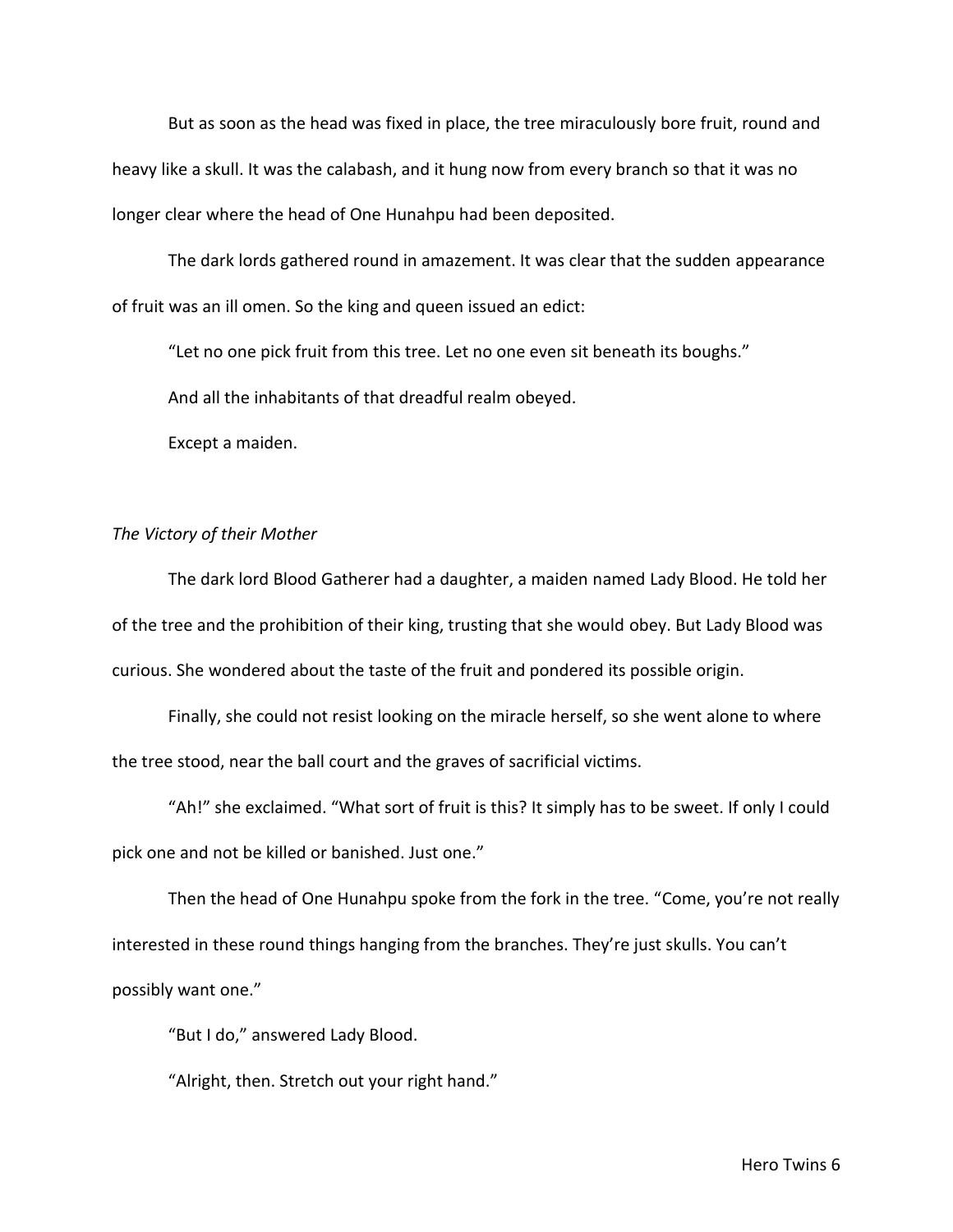"Fine." Lady Blood reached toward the source of the voice, and the head squirted a bit of spit into her palm. Startled, the maiden drew back her hand and stared at it closely, but the saliva was gone.

"The spittle I've given you is a sort of symbol," explained the voice of One and Seven Hunahpu, for they had merged and spoke with a single mind. "You see, my head here has been stripped bare: all that's left is just the bone. But that's the way it is even with the head of a great lord. He only looks decent because of the flesh on his skull. Once he's dead and rotted away, though, people shrink in fear from that naked bone.

"His sons, now…they're like his saliva, which still contains his essence even after leaving his mouth. Whether they be the sons of a lord or a wise man or an orator, they preserve the basic nature of their father. His face isn't wholly lost, but passes to the children he leaves behind. That's what I'm doing through you. Now abandon this land of fright. Go to the surface of the sea-ringed world before they kill you. Trust in my words."

The skull gave her many more instructions before she was on her way. By the time she reached her home, the saliva had sparked life in her womb, and she conceived twins, sons of One and Seven Hunahpu both. But instead of leaving the Land of the Dead, she remained in her father's house.

When six months had passed, Lord Blood Gatherer noticed that his daughter was pregnant. He went to the council chambers and addressed his king and queen:

"That daughter of mine is with child. A bastard."

"Very well," said the queen. "Question her. If she refuses to reveal the truth, you must punish her. Have her taken to some distant place and sacrificed."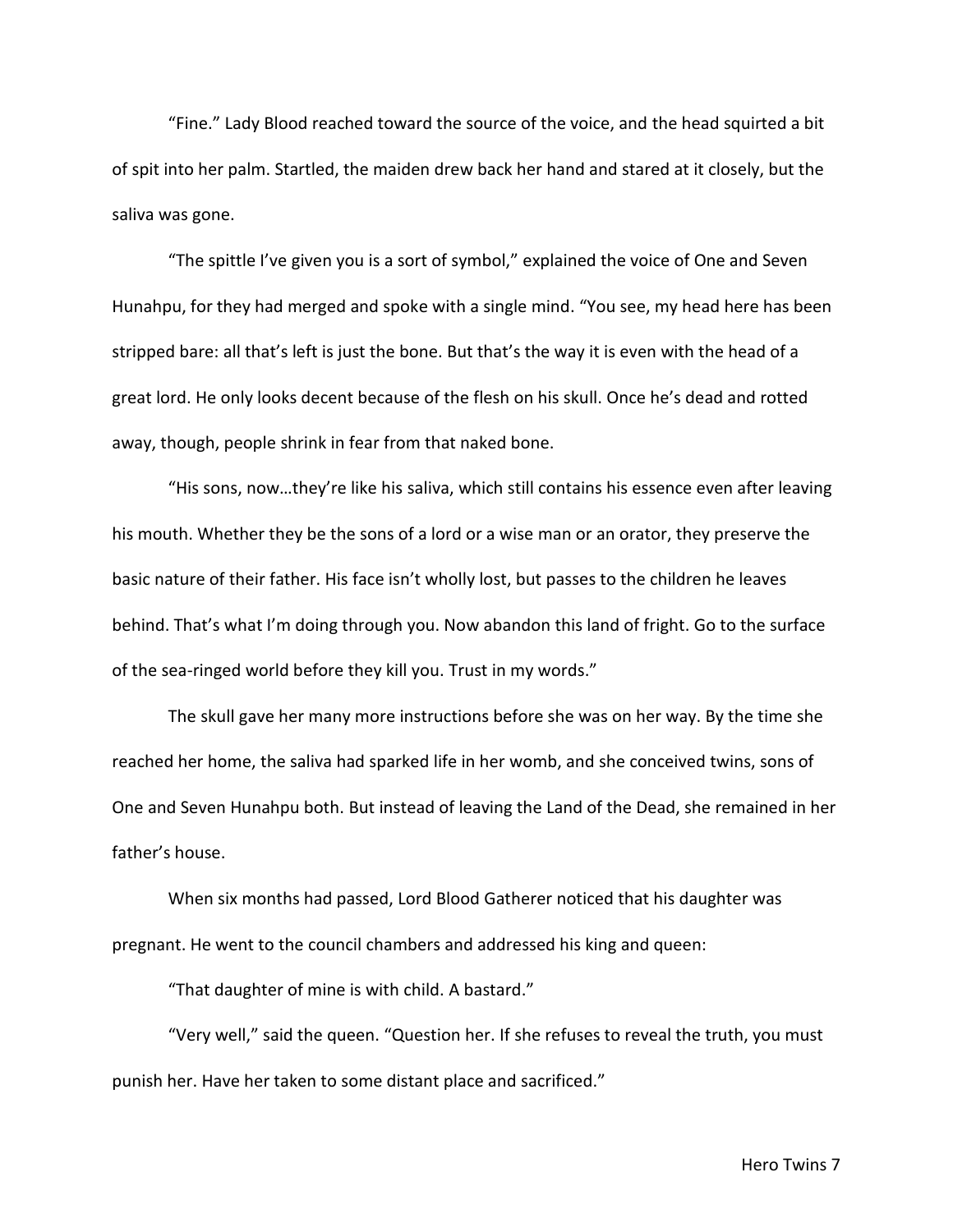So Lord Blood Gatherer confronted Lady Blood. "Whose child is in your belly, girl?" "There is no child, lord father. I have not known the face of a man."

"I see. So you are clearly a whore." He summoned the Royal Guard, and when those four fearsome owls arrived, he gestured at his daughter. "Take her away for sacrifice. Bring back just her heart, in a gourd, and surrender it to our king and queen this very day."

The Royal Guard departed, bearing aloft in black talons Lady Blood, a gourd and the council's bone-white blade, with which they were to sacrifice the maiden. Once they had traveled far from the center of the Underworld, the owls alighted and reluctantly readied themselves to complete the task.

Lady Blood begged them to reconsider. "It is not right that you should kill me, messengers. There is no disgrace carried in my womb, but a miracle, begotten when I went to visit One Hunahpu's head there beside the ball court. There is a greater power at work her, respected friends. You must not sacrifice me."

The owls looked upon her unblinking for quite some time. They had known her all her life, had watched her grow into a delightful young woman. Deceit was not her nature. And even if she were lying, they realized with a start, they did not wish her to die.

"But what can we take in place of your heart, Lady Blood? Your father demanded we bring it to the king and queen today."

"My heart will never belong to them. And you, friends, must no longer call this place your home. Never again let them force you to kill someone unjustly. There, upon the sea-ringed world, you can harry true villains. From now on, let the King and Queen of Death taste only blood, sap, resin. No more hearts burned in their presence. Not mine, not anyone's."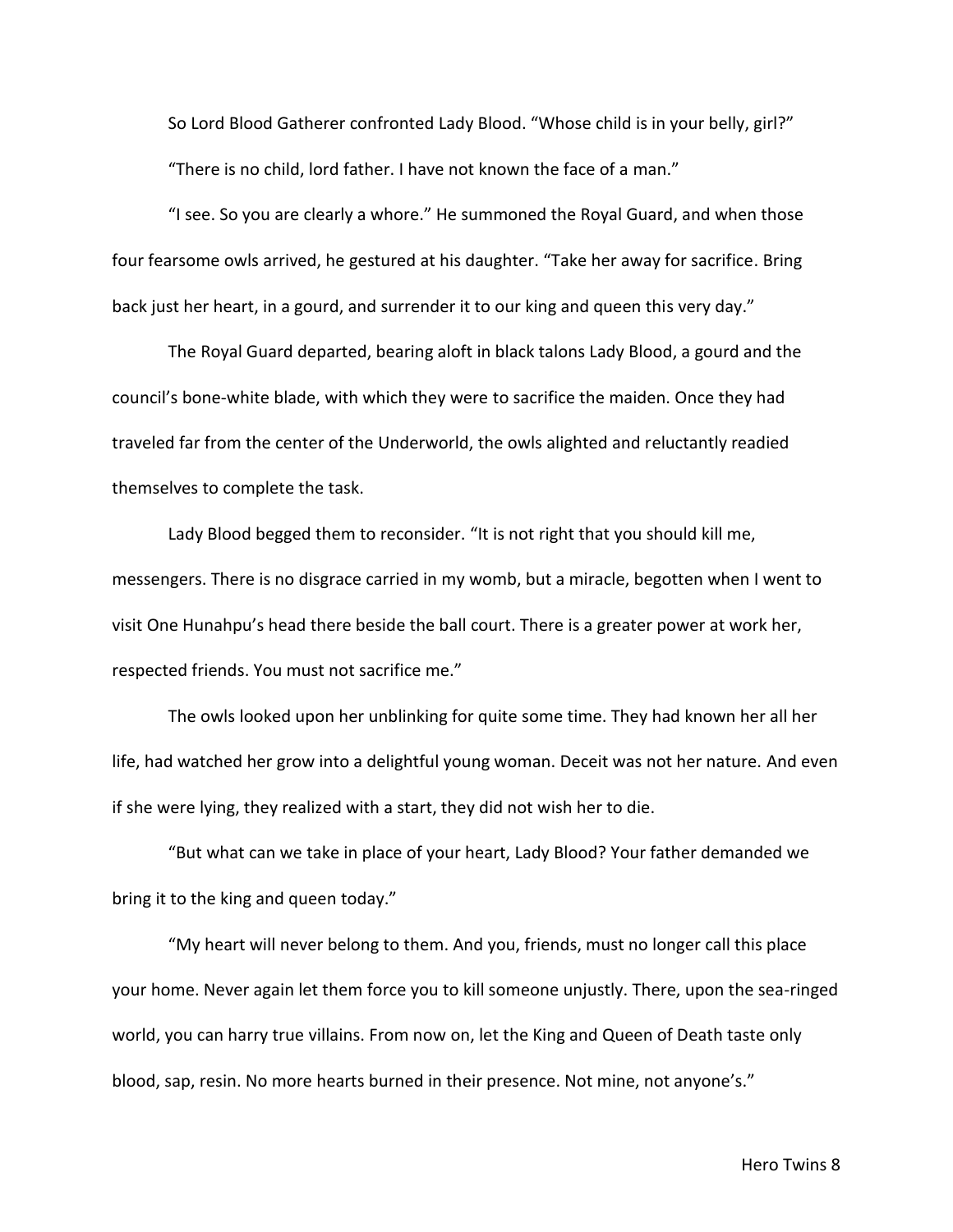She placed her palm on a cochineal croton tree. "Drain the sap from this plant. Collect it in your gourd."

They used the blade to slice the trunk until sap dribbled out. The red resin congealed in the makeshift bowl, forming a lump like a heart surrounded by what appeared to be clotted blood.

"On the surface of the world you will be blessed," said the maiden to the owls with a happy smile. "You will have all you desire."

"So be it, Lady. We will accompany and serve you. But go on ahead while we present this false heart to the dark lords."

When the Royal Guard arrived in the council chambers, the fell aristocracy of the netherworld had already gathered.

"Has it been done?" asked the King of Death.

"Indeed, Your Majesty. Here is her heart in this gourd.

"Very well. Let us see." The king lifted out the coagulated sap, which looked for all the world like a heart glazed with ruddy gore.

"Excellent. Stir up the fire—let us set it among the coals."

Once the resinous clump was thrown upon the fire, the dark lords delighted in the aroma of its burning. They stood near, leaned into the smoke, delighted at the sweet smell.

As they watched it bubble and hiss, the owls slipped away, overtaking the maiden and leading her up through caverns, out of the bleak Land of the Dead and onto the surface of the earth.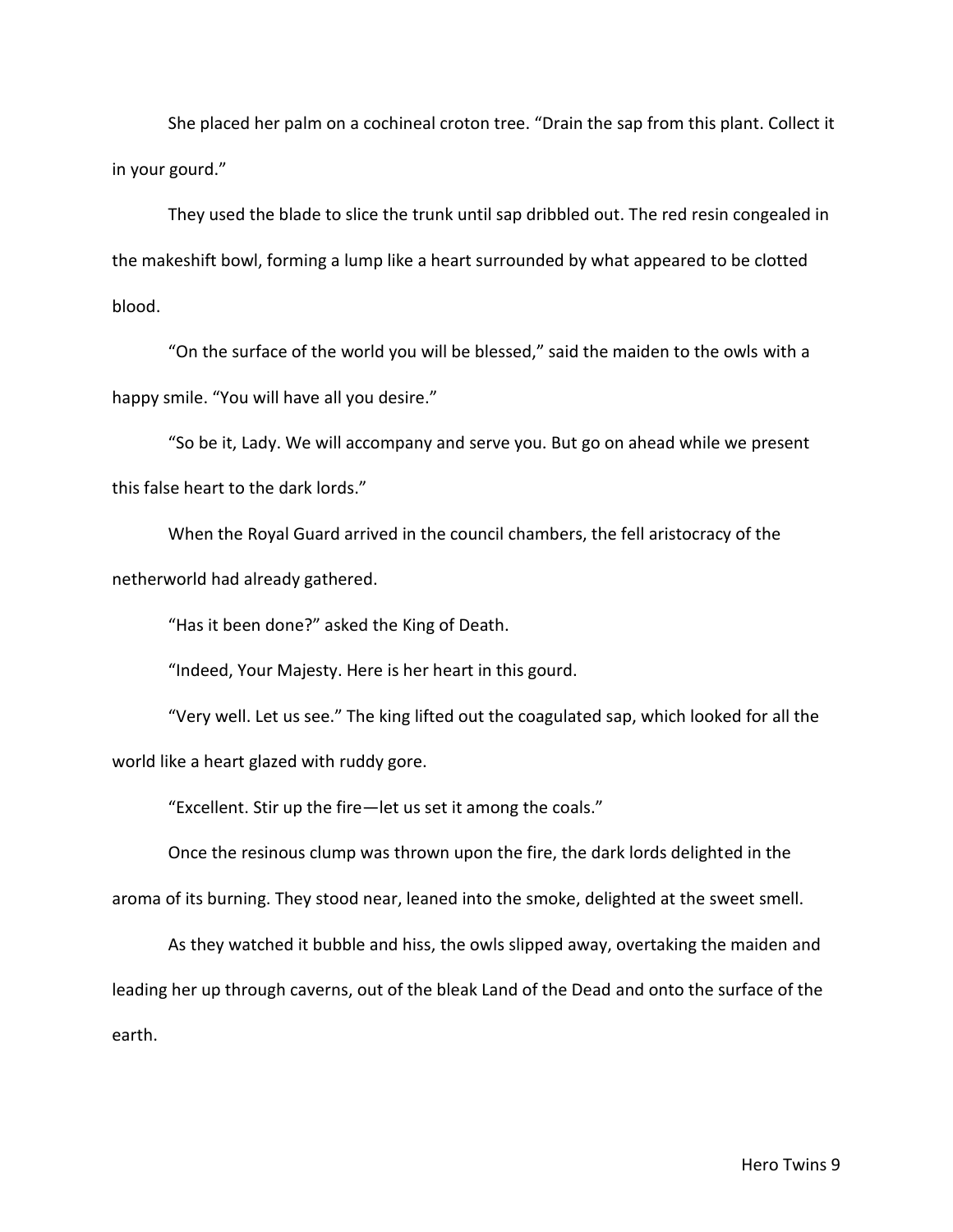And that is how the dark lords were first defeated, every one of them tricked by a maiden.

## *Their Birth and Childhood*

Following the instructions she had been given by One and Seven Hunahpu, Lady Blood finally arrived where their mother lived with One Monkey and One Artisan. She carried sons in her womb—soon they would be born, twins named Hunahpu and Xbalanque.

Standing before the grandmother, the maiden announced:

"Here I am, Lady Mother—your daughter-in-law, your own sweet child."

"What? Who are you? Where are you from? How can you be my daughter-in-law when my boys have both died in the Land of the Dead? Look upon these two: One Monkey and One Artisan, their true blood and heirs. Now go. Get out!"

Wincing at the shouts, Lady Blood did not move. "Regardless, I am still your daughter-inlaw. I belong to your sons. One and Seven Hunahpu are not dead, Lady Mother. They live on in what I carry. They have turned dark tragedy to brightest hope, as you will see for yourself in the faces of my sons."

The other woman scoffed. "Daughter-in-law indeed. No, you lying wench, I have no need of you or the fruit of your disgrace. My sons are dead, I tell you. You are clearly an impostor!"

Lady Blood remained where she was, head high. After a few moments the grandmother frowned. "Right. You claim to be my daughter-in-law. If that is true, then go bring food for these boys. A netful of ripe ears of corn from our *milpa*."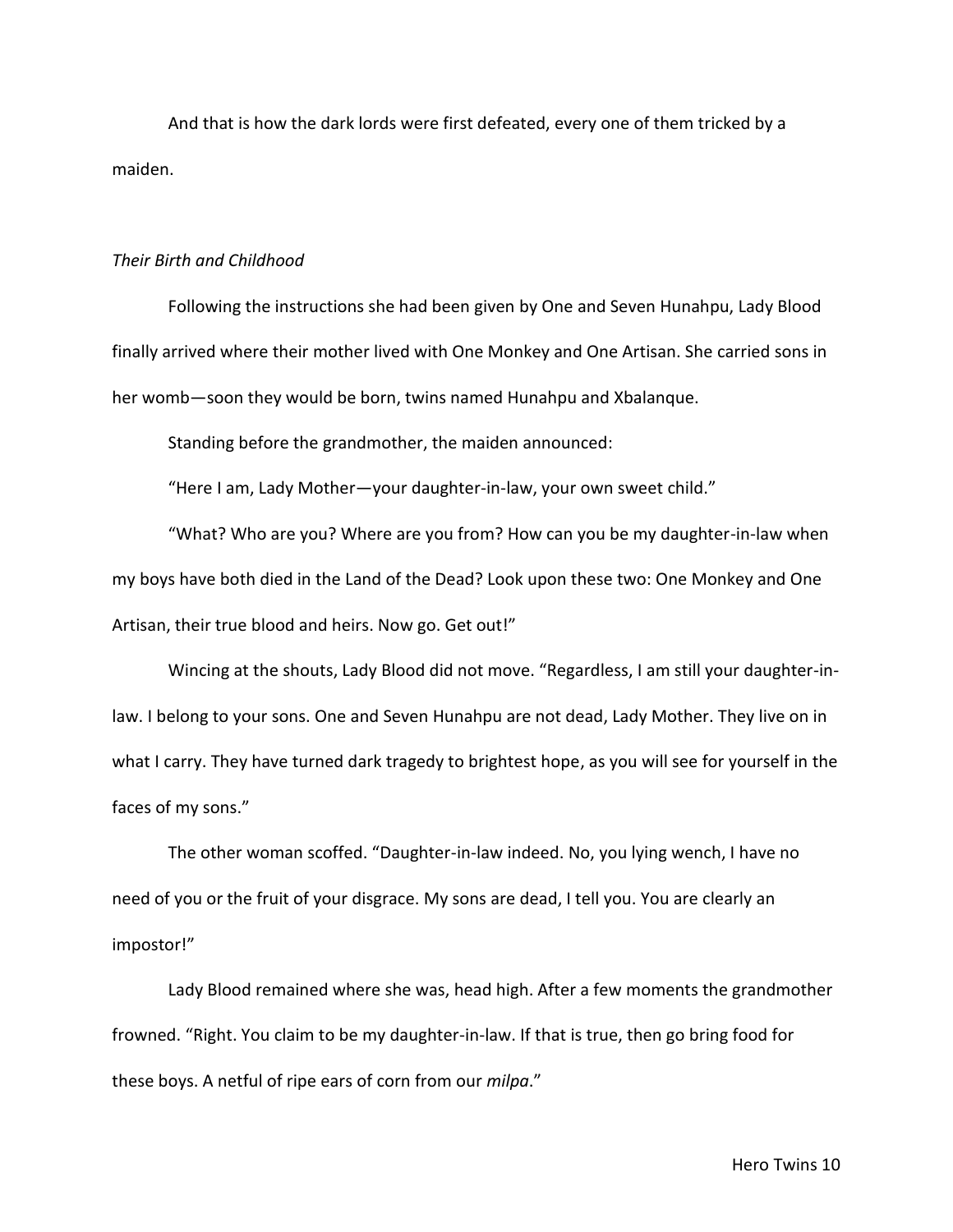"As you say," the maiden replied. She walked along the road that One and Seven Hunahpu had cleared until it opened onto the family *milpa*. One lone clump of cornstalks stood in its midst, with a single ear dangling from it.

"Oh, I am but a sinner, a debtor!" Lady Blood cried. "Where will I get the netful of food she has demanded?"

Then she remembered who she was, a noblewoman from the Land of the Dead, powerful and commanding. Lifting her hands, she called out to the guardians of food:

"Arise now, come, O Lady of Tribute, O Lady of Maize-Gold, O Lady of Cocoa Beans, O Lady of the Shameless Day! Come, you guardians of the food of One Monkey and One Artisan!"

Then, seizing the cornsilk at the top of the ear, she yanked upward. Though she did not pick the corn, it multiplied magically, filling her net till it overflowed. Calling to the animals of the field, she enlisted their help in transporting the load back to the house. Once they had arrived, the creatures brought her a carrying frame, and she made herself break out in a sweat so her mother-in-law would believe she had brought the net herself.

The grandmother emerged from the house and was astonished at the mound of food. "Where did you get that corn? Did you steal it? Let me go see if you have stripped the *milpa*  bare!"

She rushed to the field to find the clump of cornstalks intact and the impression of the net sunken deep in the earth. Something miraculous had occurred. And where there was one miracle, there could be others. She hurried back home and spoke to Lady Blood.

"This is surely a sign that you are, in truth, my daughter-in-law. I will keep watch over all that you do. Those grandchildren of mine you carry must already be as magical."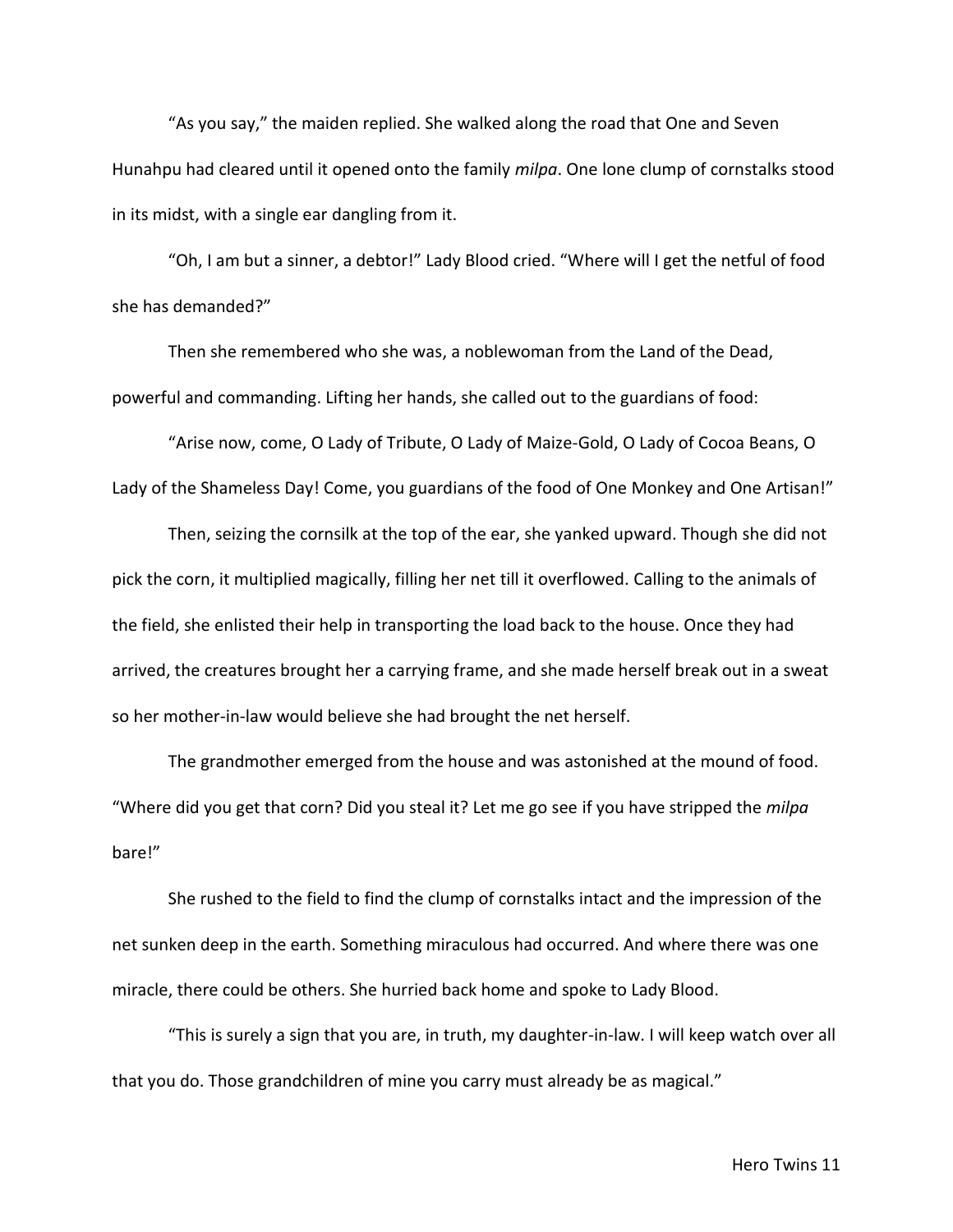The day at last arrived, but Lady Blood was on the mountain, so their grandmother did not witness the birth. Labor came upon the maiden suddenly, and the twins were born: Hunahpu and Xbalanque.

When their mother finally brought them down to the house, they could not sleep and made quite a fuss.

"Take them back to the mountain and leave them there," the grandmother told the other two boys. "They just will not stop screaming."

So One Monkey and One Artisan dumped them on an anthill, hoping they would die, but the babies slept soundly and were not harmed. The jealous half-brothers then threw them in the brambles, from which their mother soon rescued them. Neither had a scratch.

In the end the older boys simply would not accept their half-brothers or Lady Blood into their home. The maiden had to raise her sons in the mountains, aided by animals and other beings. Over the years they learned to harness the divine energy that was their birthright, to communicate with the animals, to hunt with a blowgun, to coax melodies from the flute, and above all to play ball with such skill as to make their fathers very proud.

When they were able to fend for themselves, Lady Blood left them, knowing their destiny could not be fulfilled at her side. Once their mother was gone, Hunahpu and Xbalanque spent their days shooting their blowguns and felling prey. Though they had never received love or food from their fathers' family, the boys began to visit their grandmother's home again, avoiding mealtime in order to minimize conflicts. Silently, understanding their low rank in the family, they suffered the rudeness of their grandmother and older-brothers, making a gift of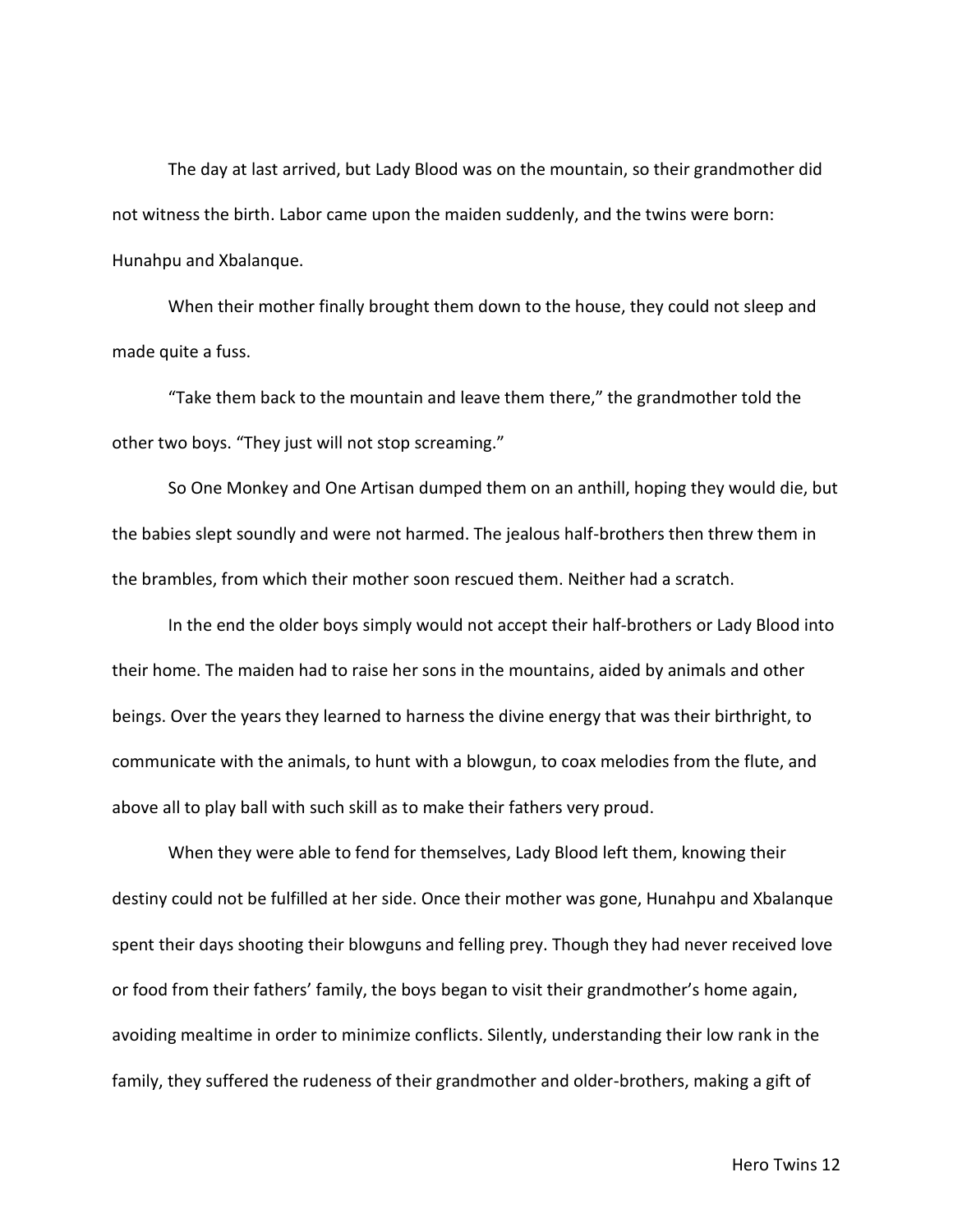fowl each day with the full understanding that they would never have a bite from the fruit of their own labor, which was devoured by their older siblings without a word of thanks.

One Monkey and One Artisan had suffered greatly from the loss of their father and uncle, but they had grown in stature through the years, becoming in many ways the equals of One and Seven Hunahpu. However, though as talented and wise as their father, the brothers felt such envy of the twins that their hearts were filled with hate, keeping them from showing true wisdom. Their natural foresight told them that their young brothers were destined for greatness, but they did nothing to encourage those abilities.

Finally, Hunahpu and Xbalanque decided to put an end to their siblings' cruelty. "We'll just turn their beastly nature against them. It'll be a fitting payment. If they'd had their way, we would've died as babies or been lost as little kids. They treat us like slaves. To their minds, we're nobodies. Time to make an example of them."

That evening they arrived at their grandmother's house empty-handed.

"Why have you not brought any birds?" she demanded.

"Well, grandmother, we shot some birds, but they're stuck in the top branches of a tree. We're pretty clumsy and can't climb up there, so we were hoping our older brothers would come help us."

"Very well," said One Monkey and One Artisan. "We will go with you in the morning."

The next day the twins led their brothers to a large *madre de cacao* tree replete with countless singing birds. They loosed a barrage of darts, but not a single bird fell to the ground.

"See? They're getting stuck or something. Climb up and fetch them here."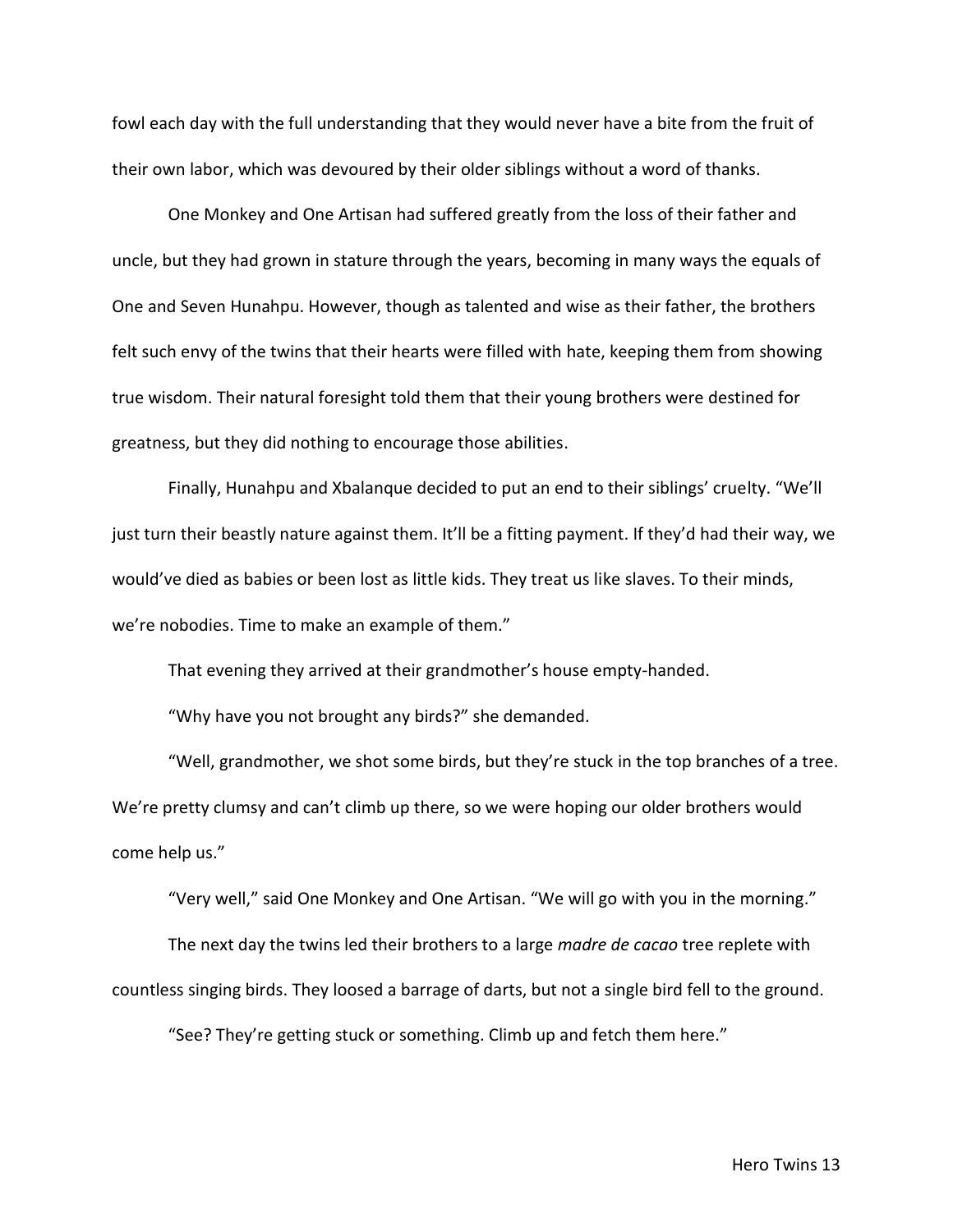"Fine." One Monkey and One Artisan clambered up into the very top branches of the tree, looking for the birds. As they did so, the twins caused the trunk to swell and stretch toward the sky until it was monstrously big. When their brothers realized what was happening, they tried to get down but couldn't.

"Little brothers!" they called down. "Take pity on us! What can we say? This tree is frightening to behold."

"Look, it's your loincloths that are keeping you from moving freely. Loosen them and then retie them so the long end sticks out behind you. You'll be able to get down easier."

One Monkey and One Artisan did as they were told. The moment they pulled out the long ends of their loincloths, these instantly became tails. The spell had been triggered. Within seconds, the older brothers were transformed into spider monkeys. They leapt from the gigantic *madre de cacao* into the branches of smaller nearby trees and then went swinging their way into the dense mountain forests, chattering and howling wildly.

And so One Monkey and One Artisan were defeated by the divine magic of Hunahpu and Xbalanque. The matter of their grandmother still remained, of course. When they got home, they immediately called to her.

"Grandmother! Something's happened to our brothers! Their faces have changed: now they look like animals!"

"If you have done something to them, boys, you will break my heart. Please tell me you have not worked your magic on them!"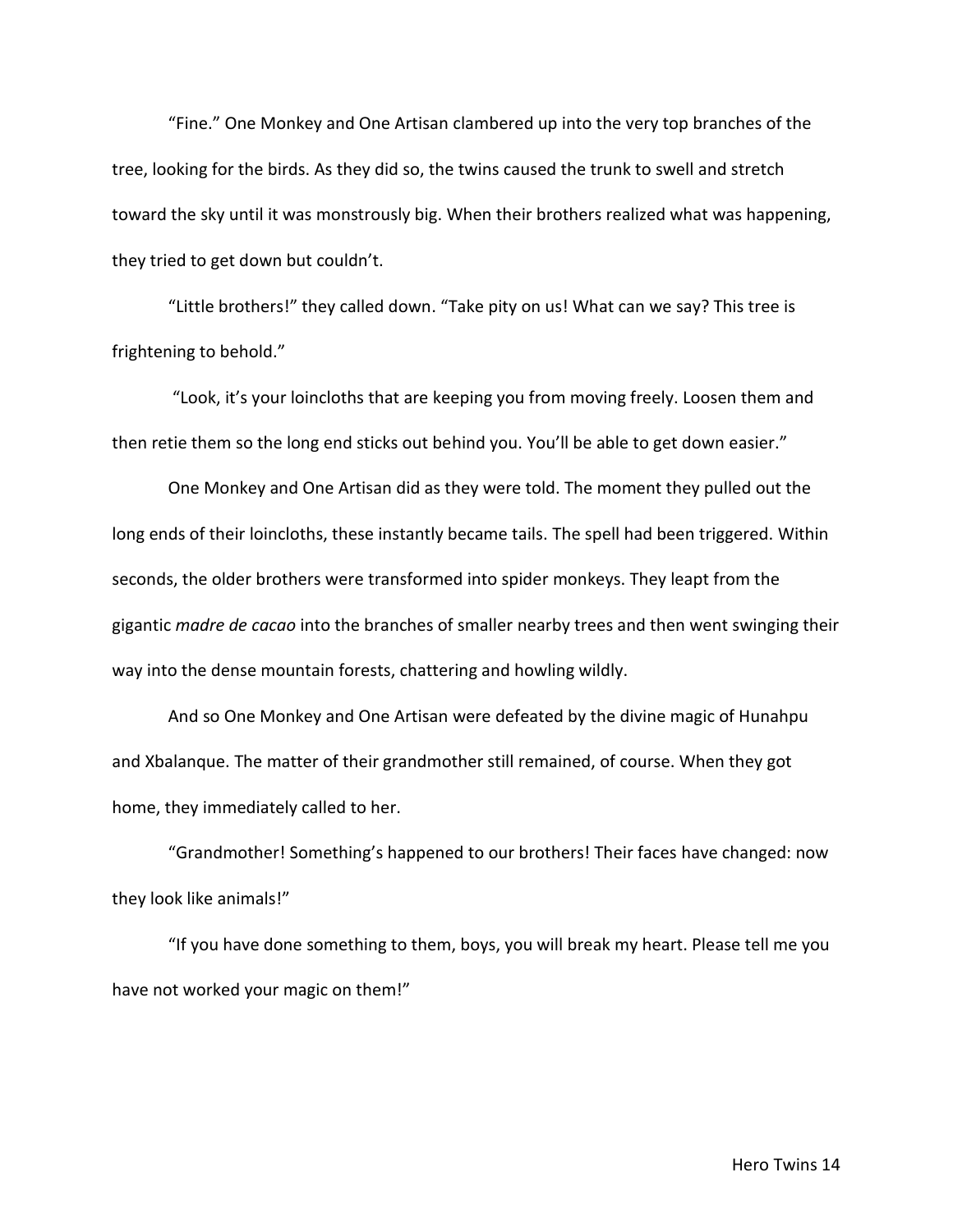"Don't be sad, Grandmother. You'll see our older brothers' faces again. They'll be back. But this is going to be a test for you. You can't laugh at them, okay? Now, let's see what fate has in store."

They sat down outside the house and began to play the flute and drum, singing a song they called "Hunahpu Spider Monkey" in which their brothers' names were repeated. Soon One Monkey and One Artisan approached, excited, and began to dance to the music. When she saw their ugly little simian faces, their grandmother could not contain her laughter. Her guffaws startled the monkeys, and they scampered off into the forest.

"Grandmother! Didn't we say not to laugh? Look, we're only going to try this four times. Three more. You simply have to keep yourself from laughing next time."

They started up the tune once more, and their transformed siblings rushed to the patio to dance with wild abandon. The grandmother struggled not to even giggle, but the monkeys had truly funny faces. Their little pot-bellies jiggled and their genitals were showing. Their grandmother could not help herself: she burst into gales of laughter that made them run off toward the mountains.

"What else are we supposed to do, Grandmother? Here goes attempt number three."

Again the song. Again the dancing. Now, however, their grandmother kept her composure. So the monkeys clambered up the wall, making foolish expressions. They puckered up their red lips and snorted at the twins. It was too much. Their grandmother cackled and howled, and her grandsons left in a hurry.

"This is the last time," Hunahpu and Xbalanque warned, and they struck up the melody again. But the monkeys did not return; they stayed in the forest instead.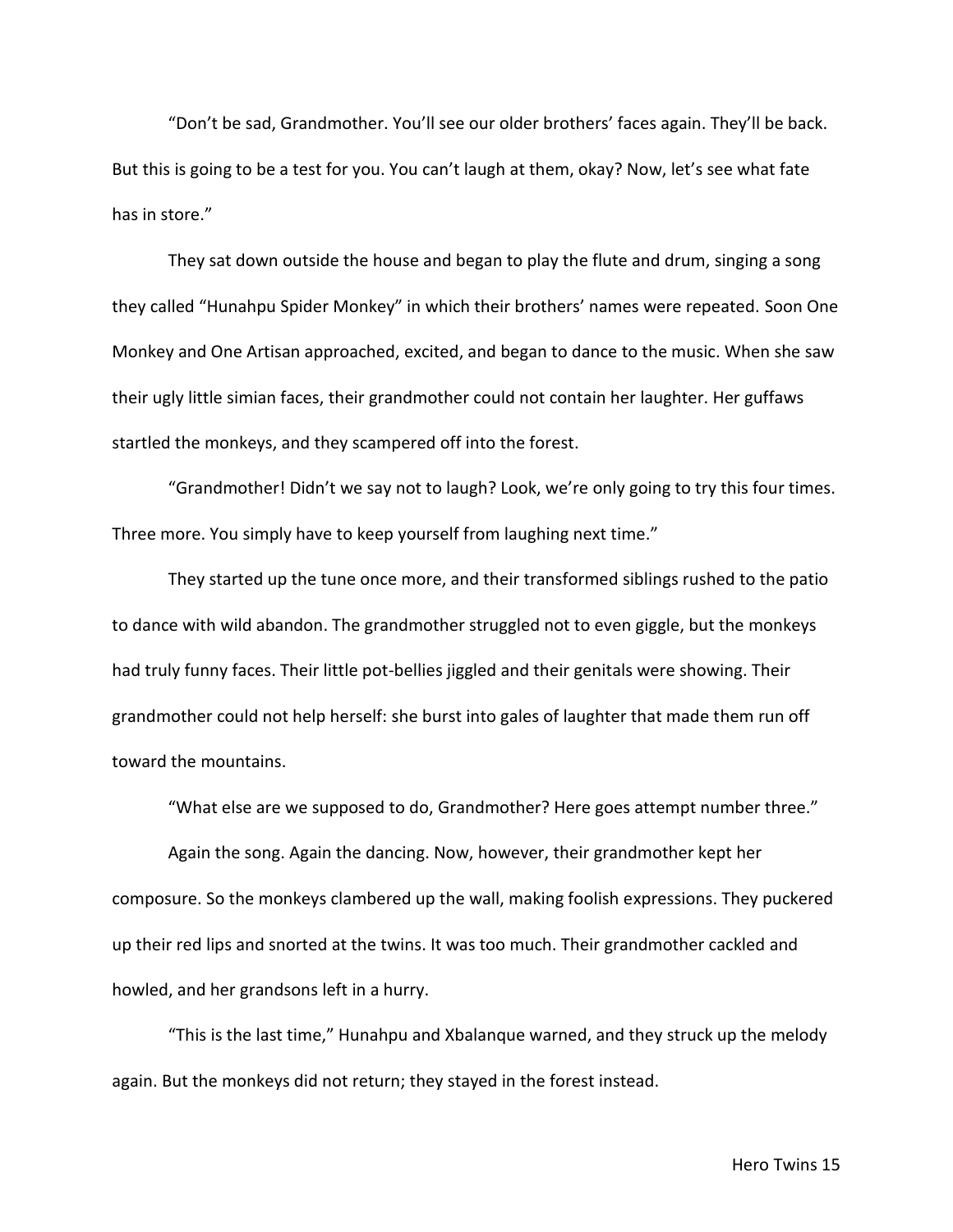The twins shook their heads in disappointment. "We tried, Grandmother. They're gone. But don't be sad. You still have two grandsons, right here with you. You can give your love to us. Our older brothers will always be remembered, you know. For they were given names and titles. Down the ages musicians and artists and scribes will call on them for inspiration. Yes, they were prideful and mean, and their cruelty brought ruin on their heads. But people will always remember that once One Monkey and One Artisan accomplished great things, in a distant time, when they lived with their grandmother in a small house near the mountains."

### *Their Journey to the Realm of Fright*

And so Hunahpu and Xbalanque took their rightful places as the heirs to their fathers. For a time they tended the family *milpa*, enchanting axes and hoes and animals to do the brunt of the work while they went hunting with their blowguns.

After a time, however, they found their fathers' rubber ball in the rafters. Strapping on their siblings' gear with great joy, they headed down to the ballcourt. For a long time they played there alone, sweeping the field of their fathers.

The dark lords of the Realm of Fright could not help but hear.

"Someone has started a game again there above our heads. Are they not ashamed to be stomping about like that?" the King of Death asked. "Did not One and Seven Hunahpu die precisely for this reason? Just like these knaves, they wanted to prove their importance. Go, then, messenger: summon these fools as well."

Hurricane's falcon, who had watched many of their fathers' game, winged his way to the surface to call the twins before the nether council. As he approached, he cried out: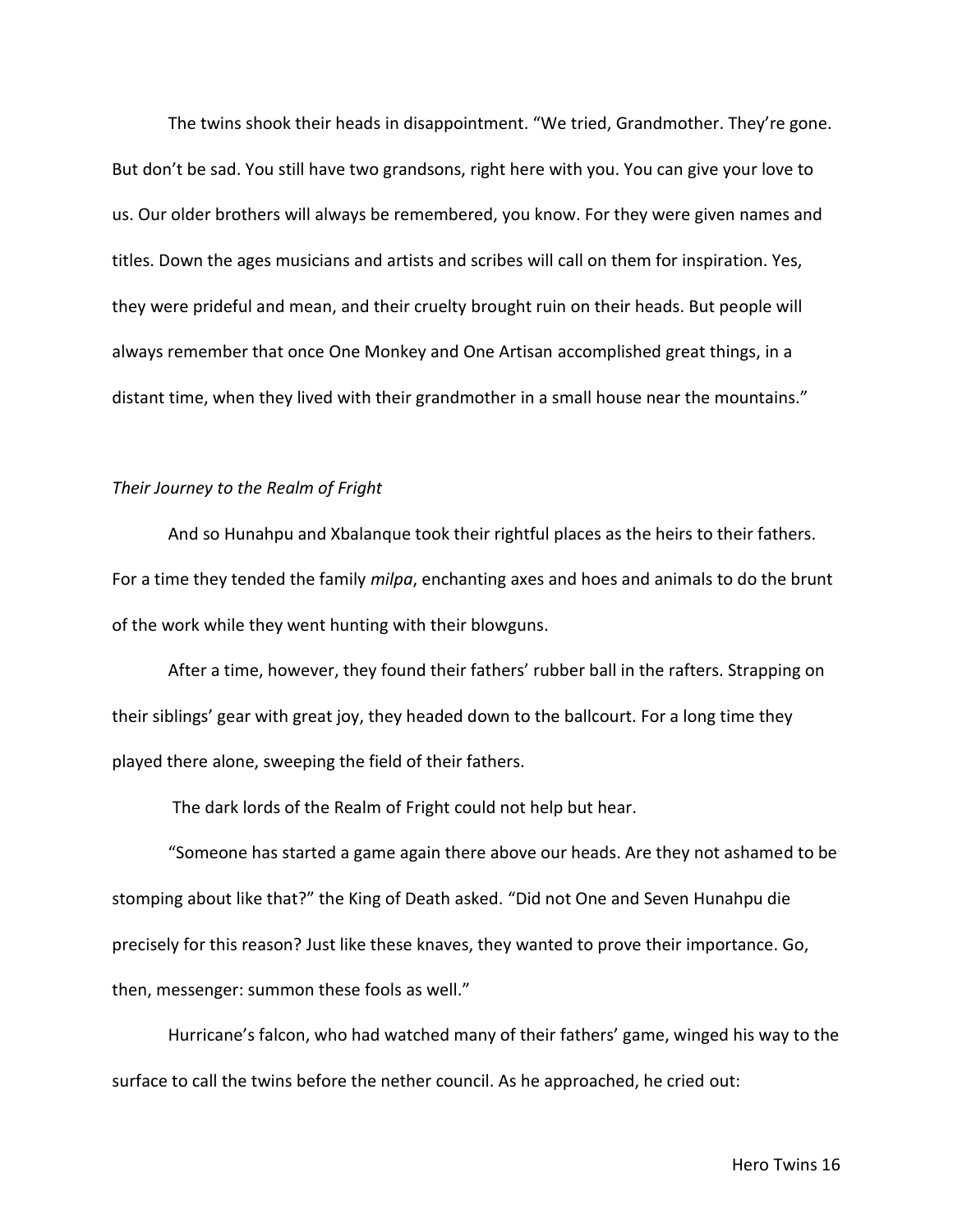"Wak-ko! Wak-ko!"

"What's that sound?" Hunahpu exclaimed, dropping his yoke. "Quick, grab your blowgun!"

They shot the bird out of the air, a pellet impacting against his eye. When they went to grab him, they asked why he was there.

"I've a message for you, but first heal my eye."

They took a sliver of rubber from their ball and used it to cure his wound. As soon as his vision was restored, he spoke the words in his belly:

"You are commanded by the King and Queen of Death to present yourself in the Realm of Fright in seven days. Bring your kit, for you will be playing ball against the dark lords of the netherworld. They promise it will be great fun."

The twins went to their grandmother, who was devastated by the news.

"We've got to go, of course," the told her. "But first let us be your advisors. Each of us will plant an ear of unripe corn here in the center of the house. If one dries up, you'll know that grandson has died. But if they sprout up, you can be sure we're alive."

After the planting, the twins took up their gear and their blowguns and departed. They wended their way down toward the Realm of Fright, over the rim of the world, along the canyons, through flocks of strange birds. They came to the river of pus and the river of blood, intended as traps by the dark lords. But the brothers caused their blowguns to swell as they had the *madre de cacao* tree and simply floated across without a care.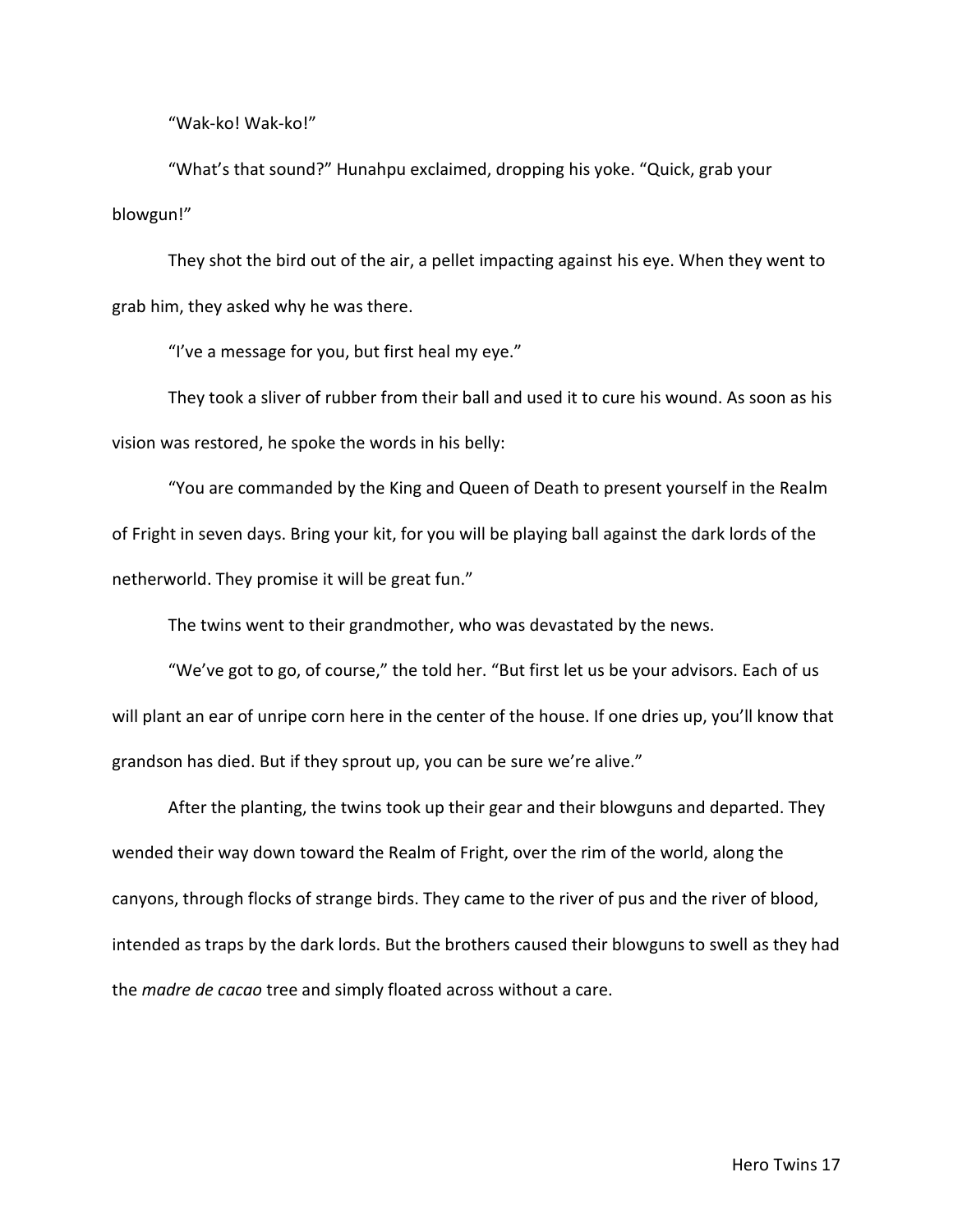Then the brothers came to the crossroads, but their mother had taught them about the roads: Black, White, Red and Green. Hunahpu plucked a hair from his knee and with a whispered spell transformed it into an insect he called *mosquito*, the perfect spy.

"Go, little guy. Bite each of them in turn till you've tasted them all. Then forever the blood of travelers will be yours."

"Good," said the mosquito, and it flew down the Black Road. When it reached the council chambers, it alighted first on the wooden statues that had been dressed up to resemble the king and queen. It bit the first, but got no response. The second said nothing, either.

Next he bit the third one, the King of Death.

"Ow!" he cried.

"What, Your Majesty?" asked the dark lords. "What is it?"

"Something stung me!"

The queen looked at him. "It is merely a…Ow!"

"What, my queen?" asked the king. "What is it?"

"Something stung me!"

"Ow!" cried the fifth one seated there.

"What, Peeling Scab?" asked the queen. "What is it?"

"Something stung me, Majesty!"

Then the sixth one was bitten.

"Ow!"

"What, Gathered Blood?" asked Peeling Scab. "What is it?"

"Something stung me!"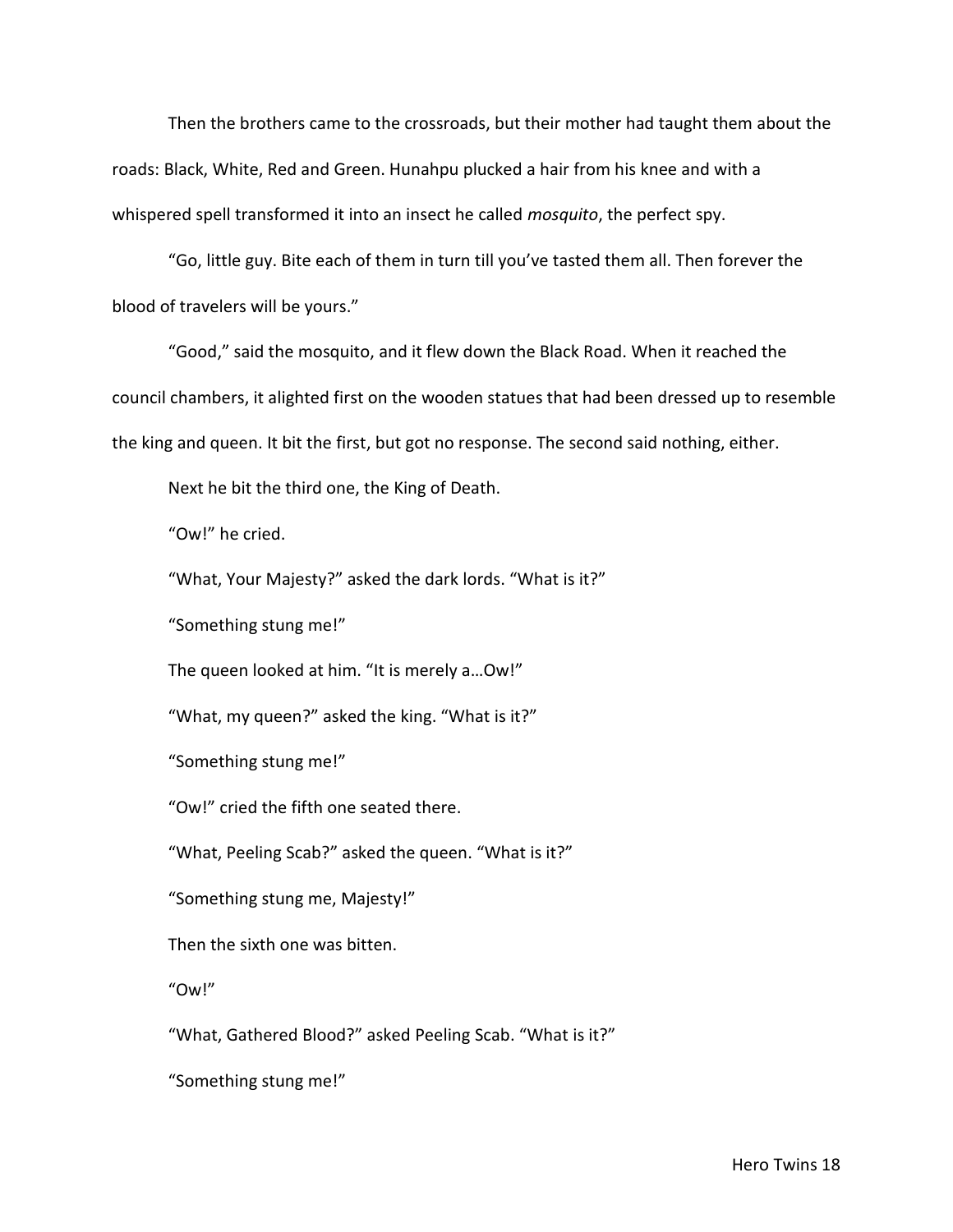And thus went mosquito to every dark lord, biting him or her to learn the face and name of each: Pus Demon, Jaundice Demon, Bone Scepter, Skull Scepter, Wing, Packstrap, Bloody Teeth, Bloody Claws.

Xbalanque and Hunahpu, meanwhile, had been approaching down the Green Road, the only one living beings should travel. As the mosquito heard the dark lords' names, so did Hunahpu, who shared them with his twin.

Finally the brothers reached the council chamber.

"Greet the King and Queen of Death, seated here before you," the dark lords commanded.

"Uh, no. Those aren't the king and queen. They're just statues," said the twins. They turned to the rest and greeted them by name.

"Morning, King of Death. Morning, Queen of Death.

Morning, Peeling Scab. Morning, Gathered Blood.

Morning, Pus Demon. Morning, Jaundice Demon.

Morning, Bone Scepter. Morning, Skull Scepter.

Morning, Wing. Morning, Packstrap.

Morning, Bloody Teeth. Morning, Bloody Claws."

And the dark lords were taken quite by surprise.

"Greetings to you as well. Have a seat on that bench," directed the king.

The twins were not defeated by this ruse. "Uh, that's no bench, Your Majesty,"

Xbalanque replied. "It's just a heated stone."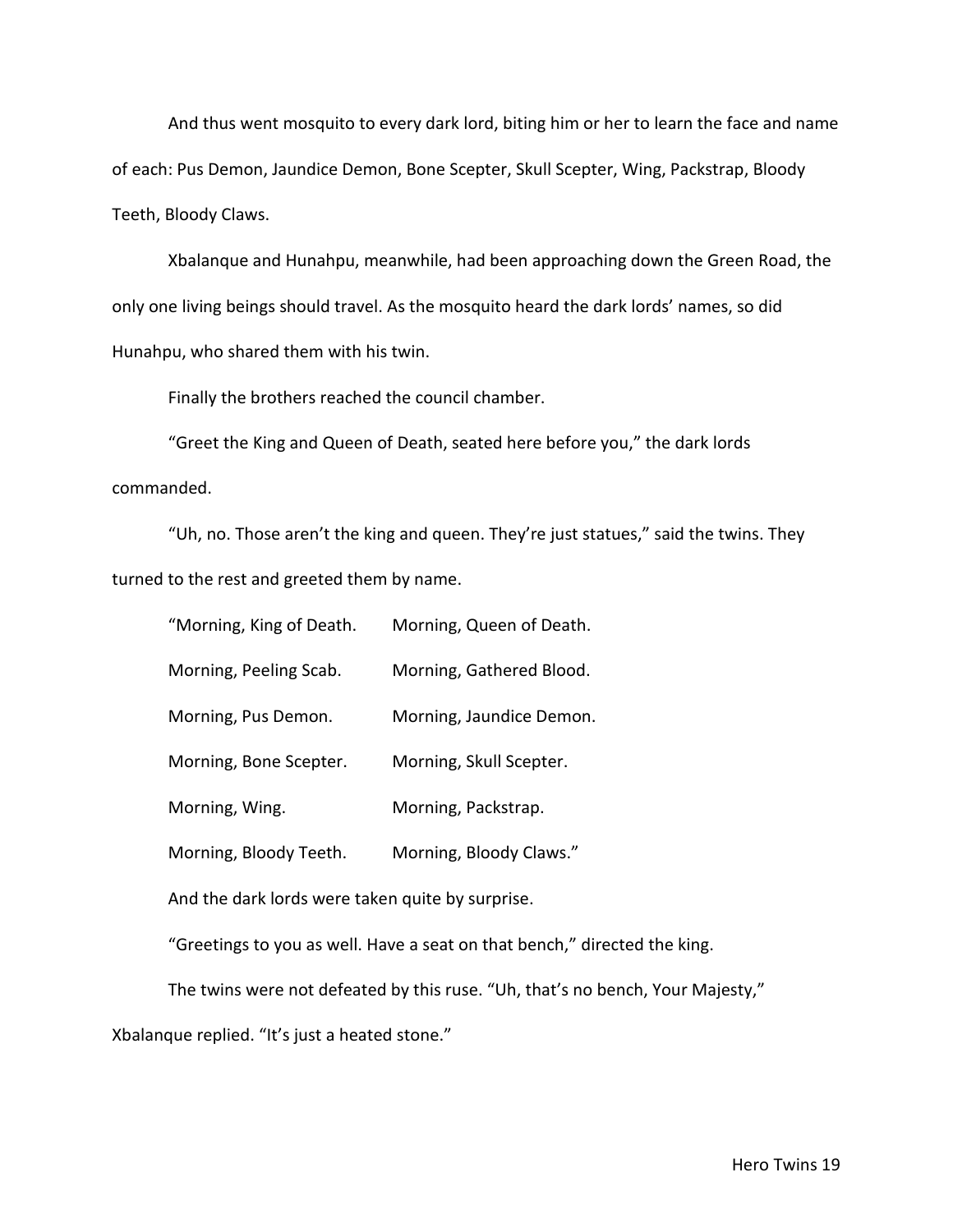"Well done. Your journey has been long. You require rest before our game. You may enter yonder house now."

The brothers headed toward Darkness House, the first of the torments in the Realm of Fright. The dark lords felt certain that these two would be defeated there, so they sent a messenger with a torch and two cigars.

"Take these and light them," he instructed. "Our king bids you bring them back to him in the morning, intact."

"Will do!" the twins replied. But they did not light the torch; instead, they substituted consuming flame with the tail feather of a macaw that shimmered with magic. The night sentries saw it and believed the torch lit. In the same fashion the brothers called fireflies and set them dancing at the tips of their cigars. So Darkness house was aglow all night long.

"We have beaten them!" exulted the sentries.

Yet in the morning, when the brothers went before the council, the torch had no mark of fire and the cigars were whole. Then the lords consulted together:

"What sort of beings are they? Whence did they come? Who sired them? Who gave them birth? Our hearts are deeply troubled, for they will do no good unto us. Their appearance, their very essence, is wholly unique."

The king and queen confronted Hunahpu and Xbalanque. "Tell us, truly—whence do you come?"

"Well, we must've come from somewhere, but we just don't know." They would say nothing more.

"Very well. Let us go play ball, boys."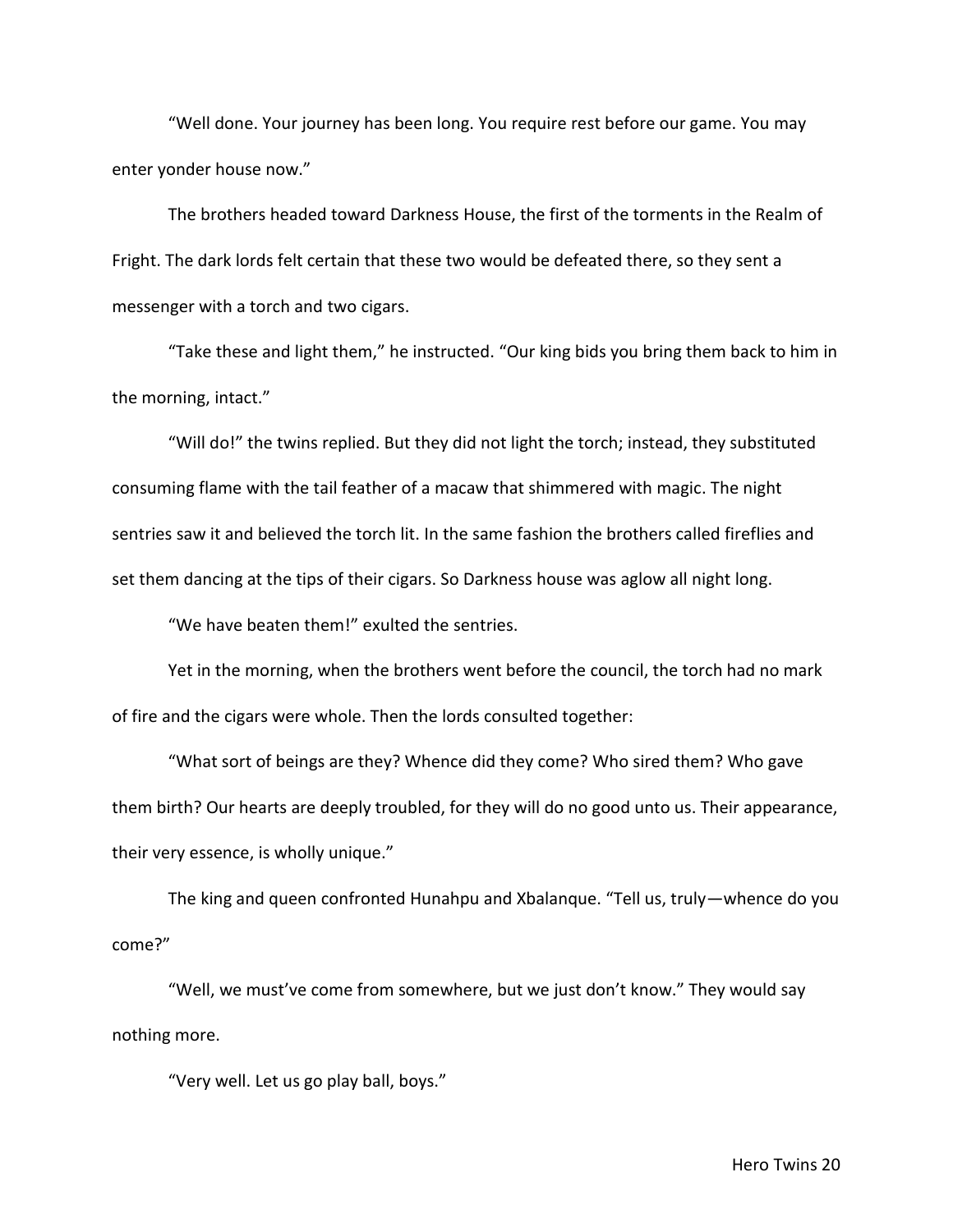"Great."

They arrived at the ballcourt of the Underworld. "So, then, we will use this rubber ball of ours," said the dark lords.

"No, let's use ours."

"Not at all. We will use ours."

The twins shrugged. "Fine."

"The ball is just embossed with an image," clarified the dark lords.

"No, it's pretty clearly a real skull," the brothers countered.

"It is not."

"Sure. If you say so," said Hunahpu.

The dark lords hurled the ball at Hunahpu's yoke. He batted it away with a twist of his hips; the ball struck the ground and burst open, sending the bone-white dagger of sacrifice spinning around the ballcourt, threatening death.

"What's this?" shouted the brothers. "So that's why you sent a messenger to summon

us: you want to kill us! What do you take us for? We're leaving!"

And indeed, that had been the dark lords' plan, for the twins to be kill right then,

defeated by the blade. Hunahpu and Xbalanque had once again frustrated their design.

"Do not leave, boys. Let us continue the game, using your ball instead."

"In that case, alright," the brothers agreed, dropping their fathers' rubber ball onto the court.

"Let us discuss prizes," said the dark lords. "What will we receive if we win?" "Whatever you want."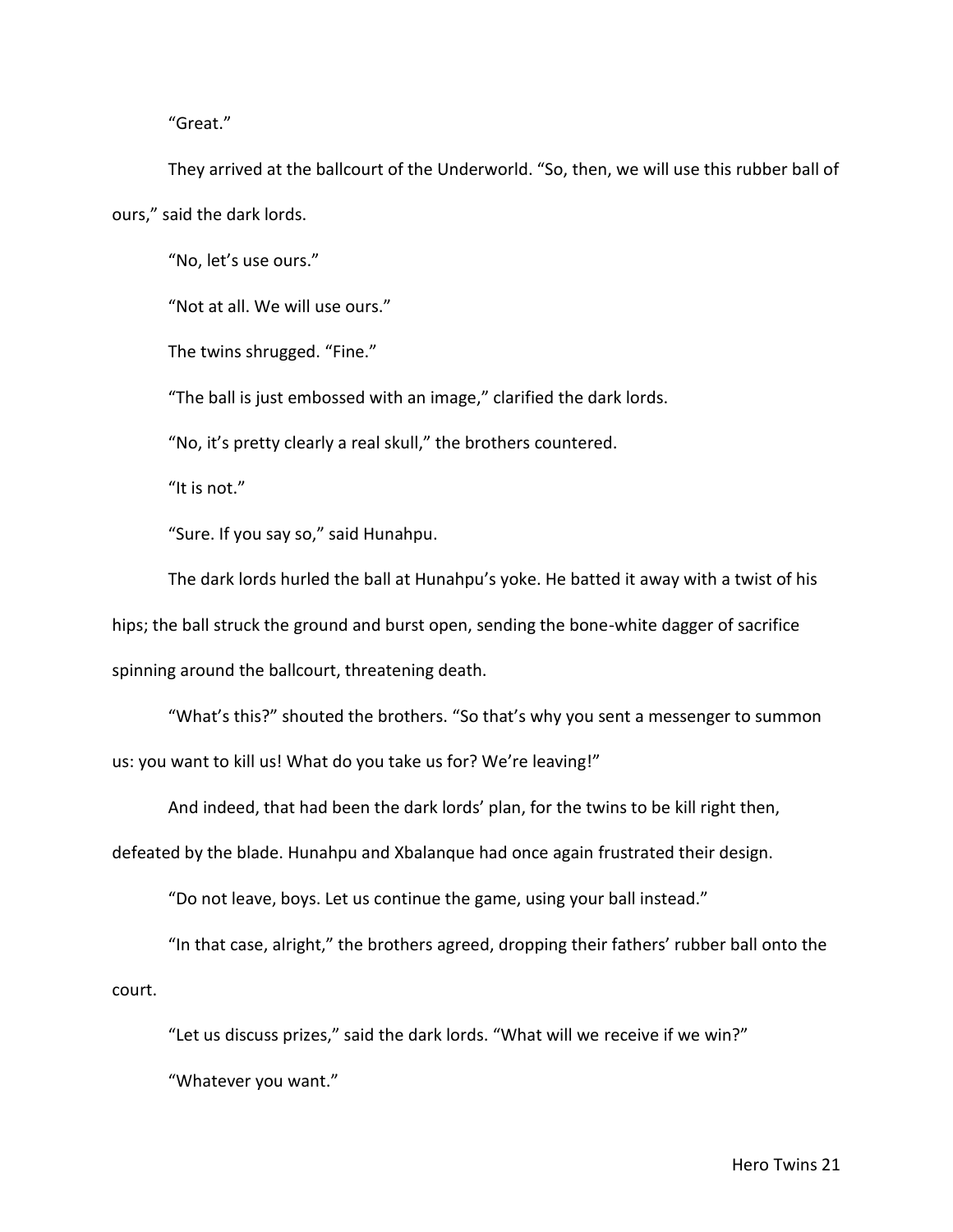"We request merely four bowls of flowers."

The boys nodded. "Okay, but what sorts of flowers?"

"A bowlful of red petals, one of white petals, one of yellow petals, and one of the large petals."

"Done."

The game began. The strength of both teams was equal, but the boys made many plays, for their hearts were full of goodness. In the end, though, the twins allowed themselves to be beaten, and the dark lords reveled in their defeat.

"We have done very well. We vanquished them on the first attempt. Now, even if they survive the next torment, where will they go to pluck our flowers?"

Since the only possibility was the garden of the King and Queen of Death, the council instructed the feathered guardians of those royal flowers:

"Keep a diligent watch over these blossoms. Do not permit them to be stolen, for they are the tool for the boys' defeat. Think what would happen were they able to obtain these as our prize! Do not sleep tonight."

Returning to Hunahpu and Xbalanque, the council reminded them of the agreement. "You will give us our prize of flower petals early in the morning."

"Sounds good. First thing in the morning we'll play again."

Then the brothers reviewed their plans together until they were sent into Blade House, the second trial of the Realm of Fright. Inside, blades spun through the air constantly, and the hope was that the twins would quickly be sliced to ribbons. But they did not die. Instead, they called out to the blades, instructing them in this way: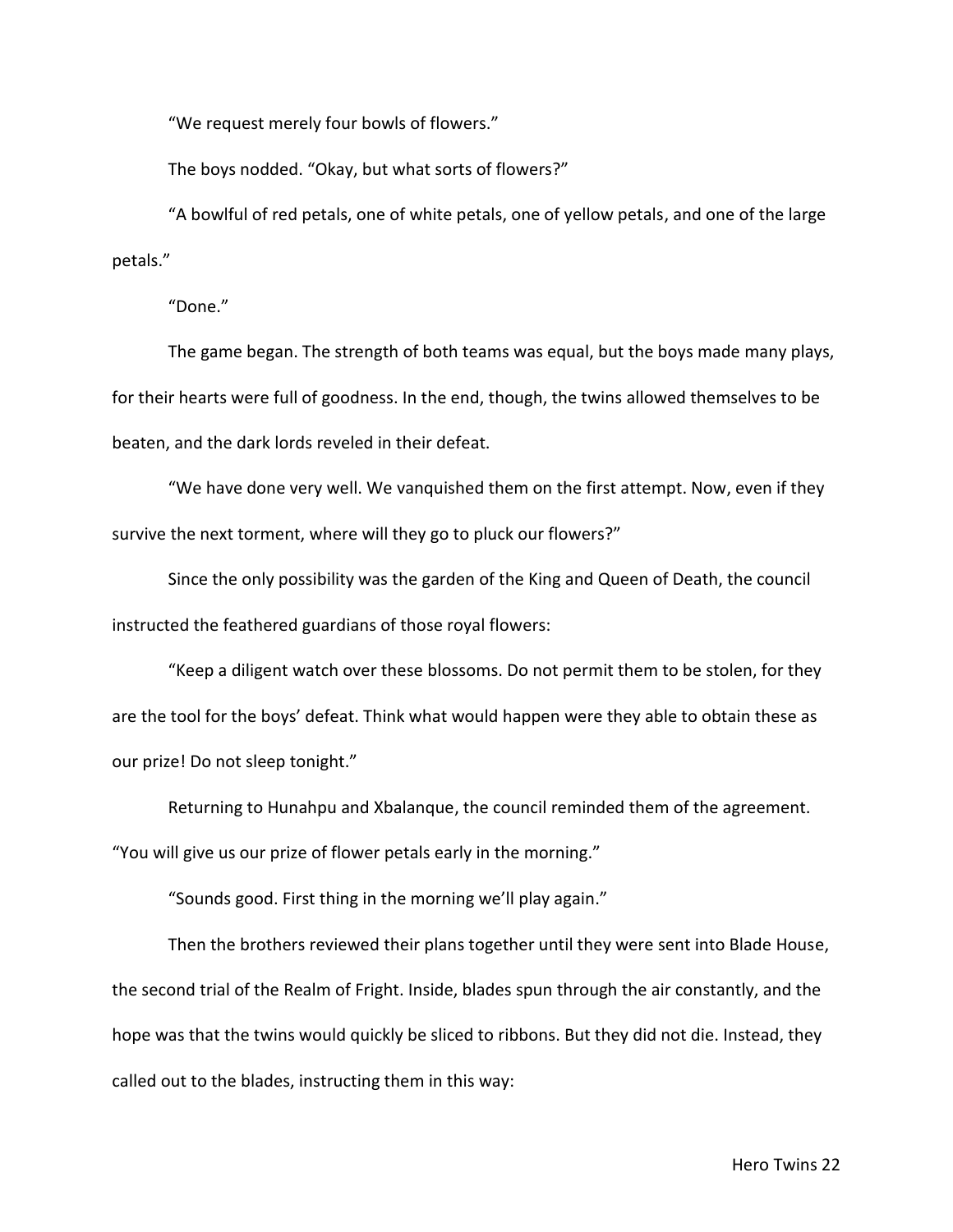"Be still and the flesh of animals is yours forever."

The blades stopped spinning, and one by one they lowered their points to the ground.

As the brothers rested in the Blade House that night, they called to the ants:

"Cutting ants, conquering ants, come! Go fetch us flower petals as prizes for the dark lords."

The ants marched down to the garden of the King and Queen of Death and began swarming over the flowers, but the guardians did not notice a thing. Out of sheer boredom, the birds perched in the branches and squawked or ambled through the garden repeating their song:

"Whip-poor-will! Whip-poor-will!" And that is indeed what we call them to this day.

The guardian whippoorwills did not notice the ants, thronging blackly on the stems and leaves, carrying off what the birds were meant to guard. The ants clambered up trees to harvest more flowers, with the guardians none the wiser, even though their wings and tails were chewed on as well.

By dawn, the ants had harvested enough flowers to fill the four bowls. When the messengers arrived at Blade House, they were discouraged to find the brothers alive.

"The lords summon you both," they announced. "They demand you deliver their prize into their hands."

"Right away," the brothers replied. When they arrived before the lords, they place the bowls on the council table. The dark lords looked upon the petals with woeful expressions. They had been defeated, and the faces of the council members went pale with fear.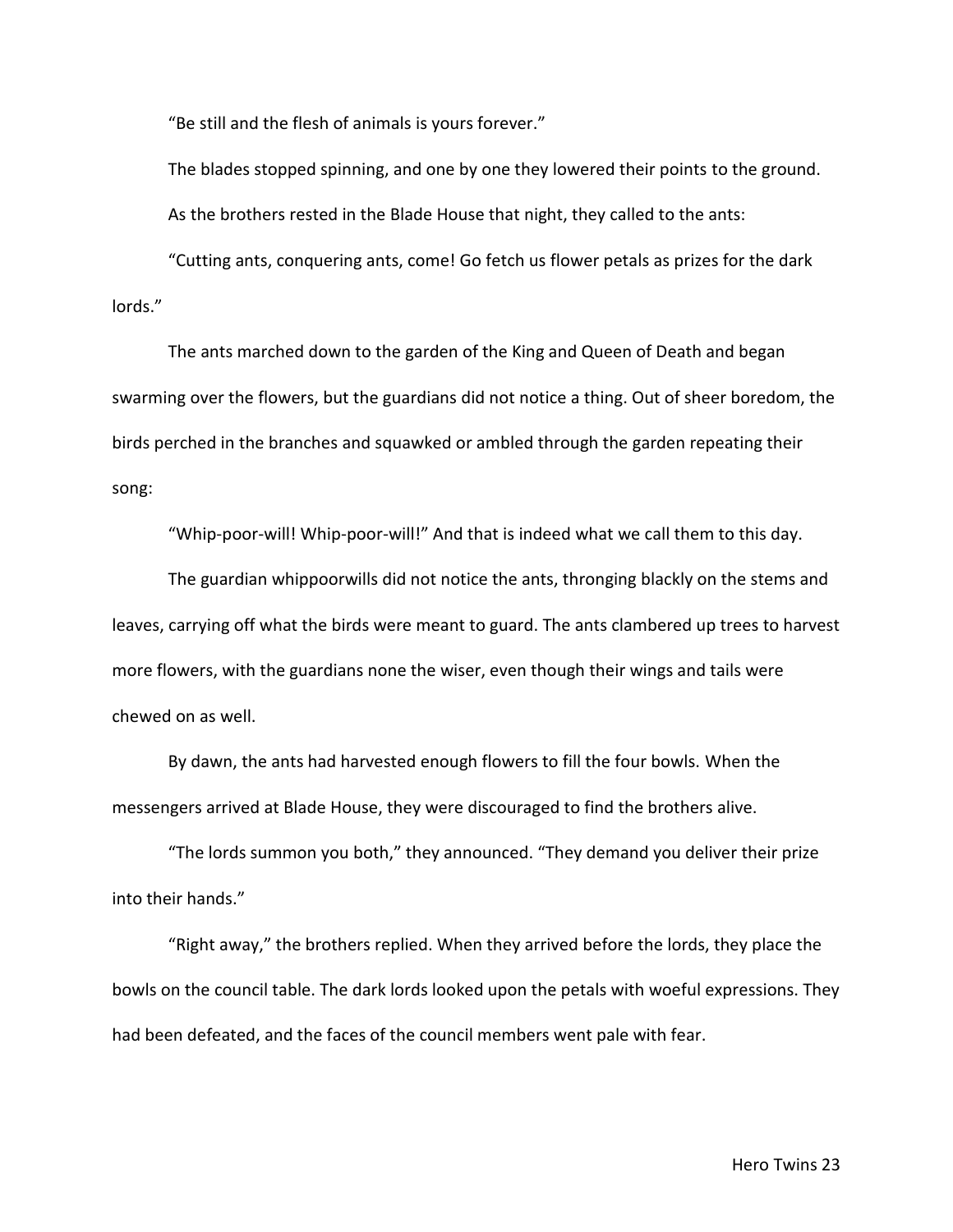Realizing the flowers were from the royal garden, they summoned the whippoorwills before them. The birds, tails and wings ragged from the ants' chewing, had no answer for their incompetence, so their mouths were split open so that they would always gape in the future when cawing their song.

A second game was played, but this one ended in a tie. After it was over, each side began making plans.

"At dawn again tomorrow," said the dark lords.

"We'll be there," responded the twins.

They were escorted to a third torment, Cold House. Upon entering, they encountered cold beyond measure. The interior was thick with snow and hail. But the boys immediately dispersed the cold with divine magic, melting the ice and halting the hail. Though the dark lords intended them to die, they survived the night and were fine in the morning when the sentries summoned them.

"What is this? Did they not die?" asked the dark lords.

Once again they marveled at the deeds of the twins Hunahpu and Xbalanque.

That evening they entered Jaguar House, which was crowded with ravenous jaguars. But the brothers were prepared.

"Wait. Don't eat us. We'll give you what's yours."

Then they scattered bones before the beasts, the remains of humans from the first three ages, which they had collected during their journey through the Land of the Dead. The jaguars crunched the bones contentedly while the brothers rested.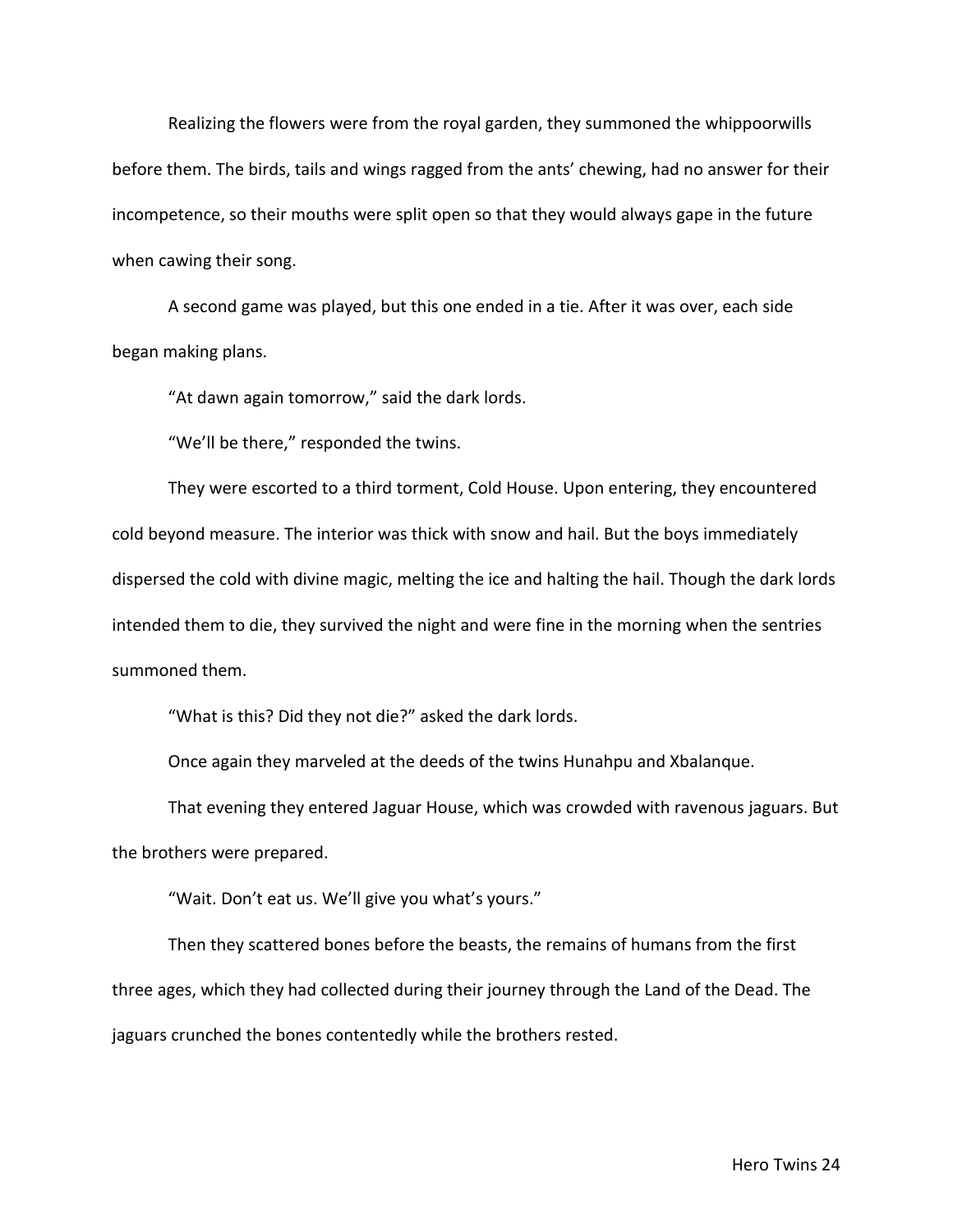In the morning the sentries were delighted to see these skeletal remains scattered among the beasts. "They are finished! They gave themselves up. The jaguars ate their hearts, and now they gnaw upon their bones!"

But, of course, the twins were fine. They emerged from Jaguar House to the amazement of the dark lords who had gathered.

"What kind of beings are these? Whence did they come?"

The next evening they stepped into flame—Fire House, the fourth torment of that Realm of Fright. Its interior was pure conflagration, but neither Hunahpu nor Xbalanque was burned. The dark lords intended for them to be roasted to a crisp, but they were proof against such flame and emerged unscathed in the morning.

The dark lords were losing heart. The next evening they escorted the twins to the final place of torment, Bat House, replete with death bats, enormous beasts with razor-like snouts they used for slaughter. The dark lords were certain that this would finish them off, but the brothers made their blowguns bigger and slept snugly inside.

During the night they awoke to the sound of flapping wings and horrible screeching. The twins prayed for wisdom for hours until the house fell quiet and the bats stopped moving.

Xbalanque called to his brother. "Hunahpu, are they asleep? Is it morning already?" "Let me check."

Hunahpu crawled to the end of his blowgun and poked his head out to see, but at that instant a death bat swooped down and snatched his head from his shoulders.

After a few moments, Xbalanque called again. "And? Is it morning?" There was no response.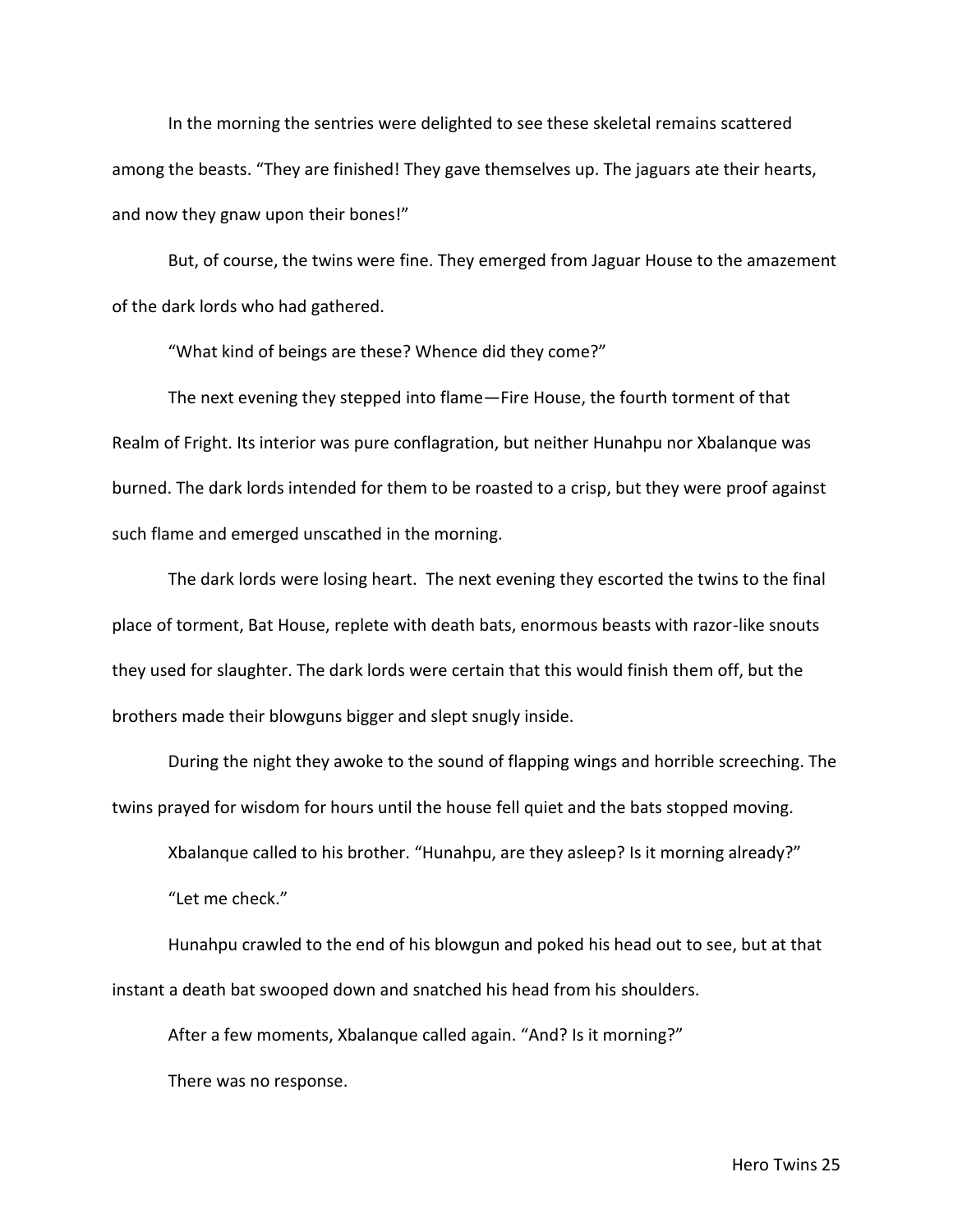"What's going on? Hunahpu wouldn't leave without telling me, so what's wrong?" Nothing moved, however. All he heard was the rustling of leathery wings.

"Ah, damn it. We've lost already," Xbalanque groaned.

Soon the sentries entered. Xbalanque dragged his brother's body from Bat House, but the King and Queen of Death ordered Hunahpu's head placed atop the ballcourt. The dark lords rejoiced to see the youth dead.

But Xbalanque was inspired to action. He called to his side all of the animals, great and small, telling them to bring him the various foods that they ate. The coati brought a *chilacayote* or Siam pumpkin, rolling it with her snout as she came. Xbalanque saw that the round squash would make a perfect replacement for his brother's head. He carved features into the rind, calling on wiser deities from the heavens to descend and help him. Together, they hurried to make the pumpkin a perfect duplicate of Hunahpu's head, endowed with the ability to speak. When it was placed on Hunahpu's shoulders, the youth returned to life.

"Not bad," he said.

"Okay, time for the ruse," Xbalanque told him. "Don't even try to play ball. Just look enigmatic and threatening. I'll take care of things."

Turning to a rabbit, Xbalanque instructed:

"Head to the far end of the ballcourt and hide in the tomato patch. When the ball lands near you, hop away until the deed is done."

The dark lords were shocked when the brothers challenged them. "What trick is this?" they demanded. "We have already triumphed! There sits your head, boy, proof of your defeat. Surrender!"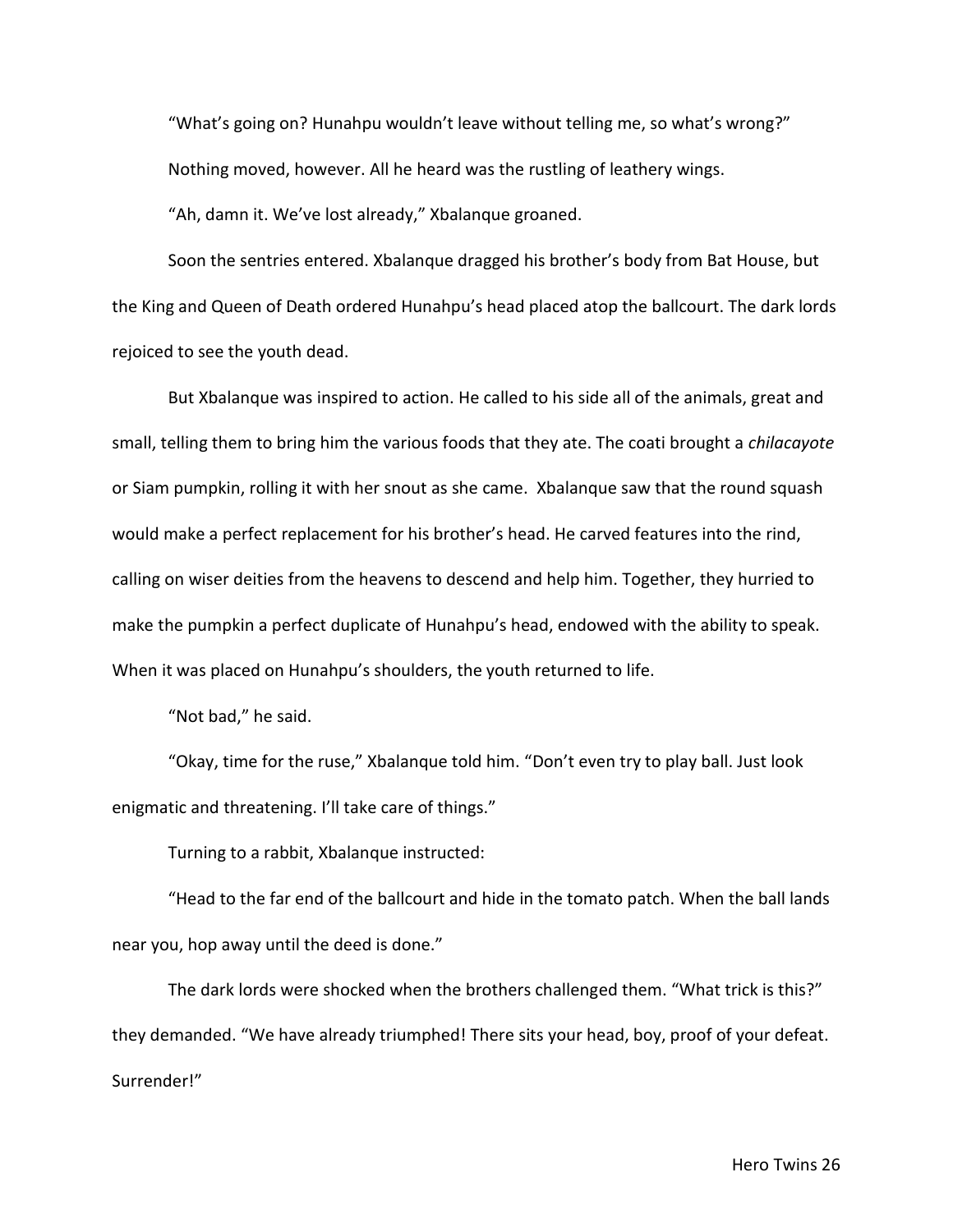Hunahpu merely called out:

"Use that head as a ball. Strike it toward us. We're not afraid of any harm… Are you?"

So the dark lords took up the head and threw it down. It rebounded before Xbalanque, and he used his yoke to send it sailing over the court. It bounced into the tomato patch, and the rabbit immediately hopped away. All of the dark lords rushed after the animal, shouting and rushing about. They believed it was the ball.

While their enemies were thus distracted, Xbalanque retrieved and reattached his brother's head. He then set the pumpkin down on the court.

"Hey, come on!" the brothers cried. "We found the ball!"

The dark lords returned, confused about what they had been pursuing. The game resumed, each team equally matched, until Xbalanque struck the pumpkin so hard it burst, strewing seeds before the startled nobles of that Realm of Fright.

"How did that get here? Who brought it?"

They soon realized that they had been solidly defeated by Hunahpu and Xbalanque. Despite the best efforts of the dark lords, the brothers would not die.

# *Their Death and Resurrection*

Hunahpu and Xbalanque knew, however, that the King and Queen of Death would not let them leave the Realm of Fright alive. They summoned the two great seers, Xulu and Paqam, whom the dark lords would consult concerning the proper disposal of the dead boys' bones.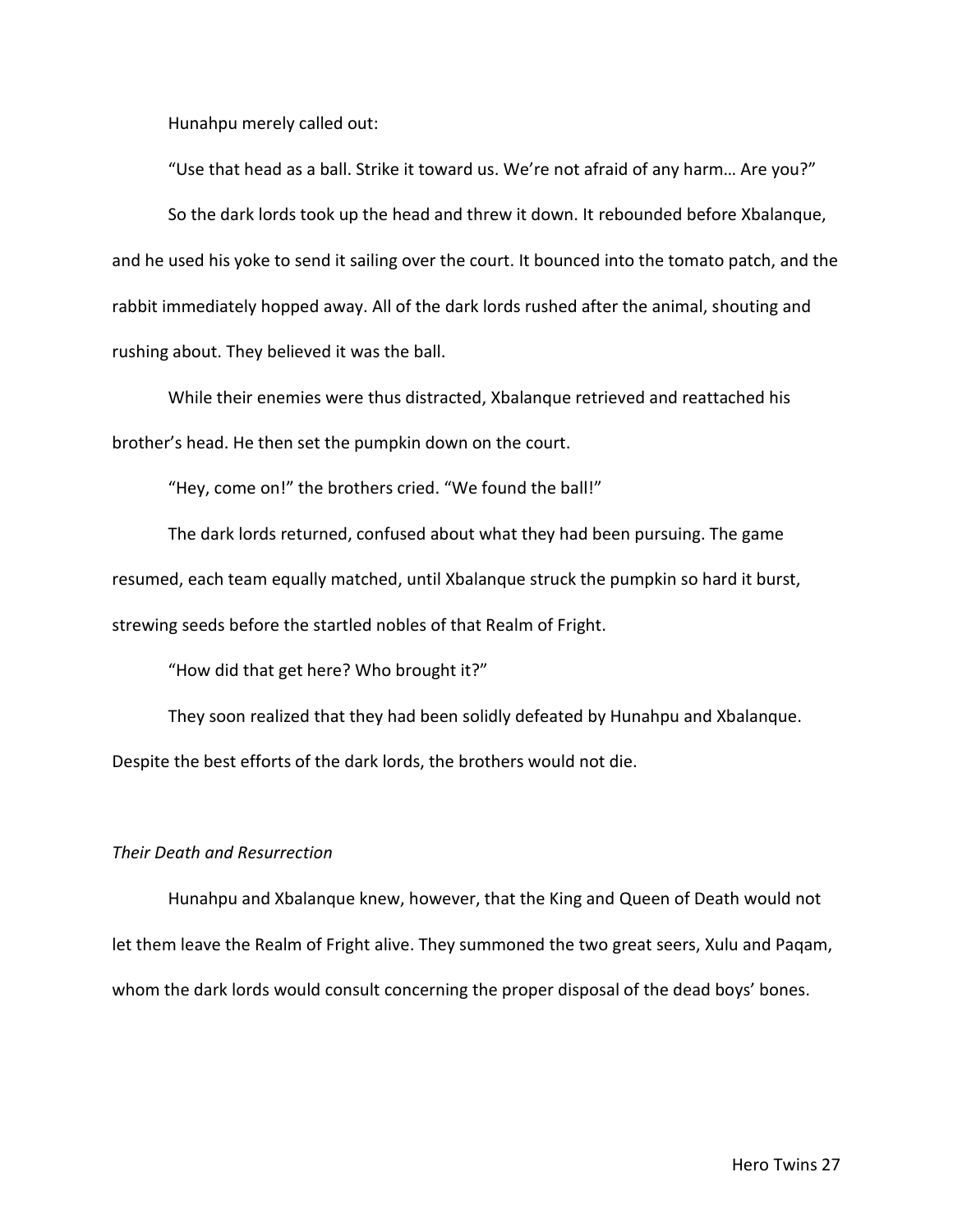"It's heaven's plan that we die here. But we need a favor. When they ask what to do with our bones, have them grind them up like flour and sprinkle that dust into the river that wends its way through the mountains. Then our destiny will be fulfilled."

The dark lords had meanwhile dug a pit oven, hot with coals and burning rock. They tried to trick the brothers into leaping over it in sport, but Hunahpu and Xbalanque called their bluff.

"You can't fool us. We've known the form of our deaths for a long time. Just watch."

Facing each other, the twins lifted their arms and dove into the pit. As they died, the maize withered in their grandmother's home, in their family *milpa*, across the entire face of the sea-ringed world. Without the brothers or their fathers to ensure their survival, the golden and silk-tasseled ears of corn could not grow.

When the two corpses had burned down to barest bones, the dark lords consulted with Xulu and Paqam, who recommended the grinding down and sprinkling the brothers had requested. Their ashes were not borne away by the current, however: they sank right away beneath the water.

Five days later they appeared again, as tritons in the river, and the inhabitants of the Land of the Dead stared in shock at their fishlike faces. The next day they appeared as poor orphans, dressed in rags, unrecognizable. The dark lords hurried to see them when they heard the news; they found the strangers doing dangerous dances and swallowing swords. The two seemed to set fire to a house, but then they recreated it from ashes.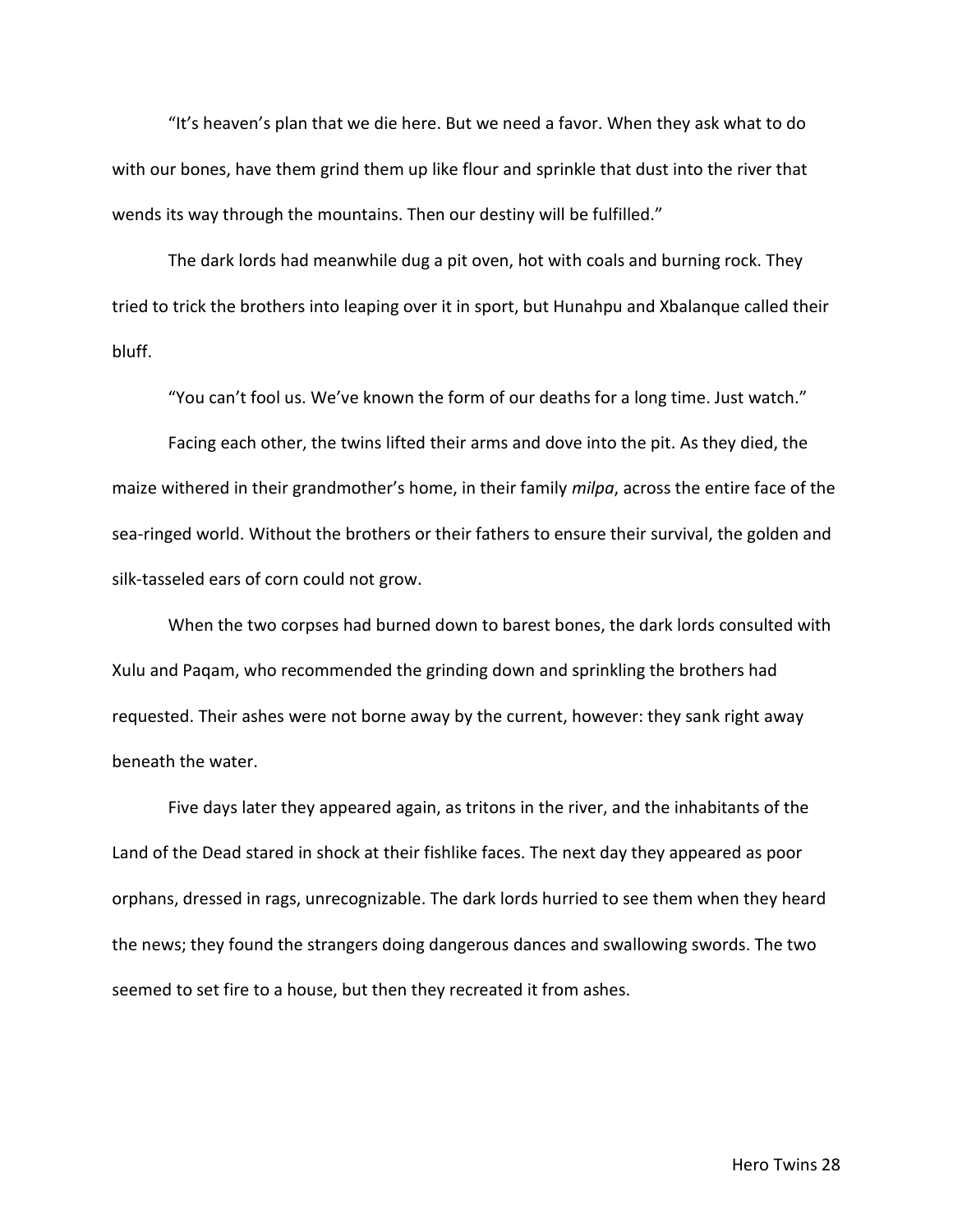As the dark lords looked on in amazement, first Hunahpu then Xbalanque would leap from a high place, killing himself, only to be resurrected by the other. No one realized that this show laid the groundwork for the eventual defeat of the Land of the Dead.

The king and queen summoned the orphans before them, and the two reluctantly allowed themselves to be herded to the dread palace. Pretending humility, they threw themselves upon the ground, covering their faces with rags as if desperately ashamed.

"Whence do you come?" the king asked.

"We do not know, Your Majesty. Nor do we know the faces of our mother or father. They died when we were small."

"Very well. Let us have a spectacle. What payment do you request?"

"We ask nothing. We are truly afraid."

"Do not fear. Be not timid. Dance! Demonstrate how you sacrifice and then revive yourselves. Burn this palace down and rebuild it. Let us behold your repertoire. As you are poor orphans, we shall pay whatever price you name."

The brothers began their routine, the dangerous dances and swallowing of swords. The word spread, and soon the place was overflowing with spectators.

"Sacrifice my dog," the queen commanded.

"As you wish," they replied, killing the dog and bringing him back to life, tail wagging for

joy.

"Now burn the palace down," instructed the king.

They used illusion to make the vast fortress appear to burn down with all the dark lords within, but no one was consumed, and the palace was restored straightaway.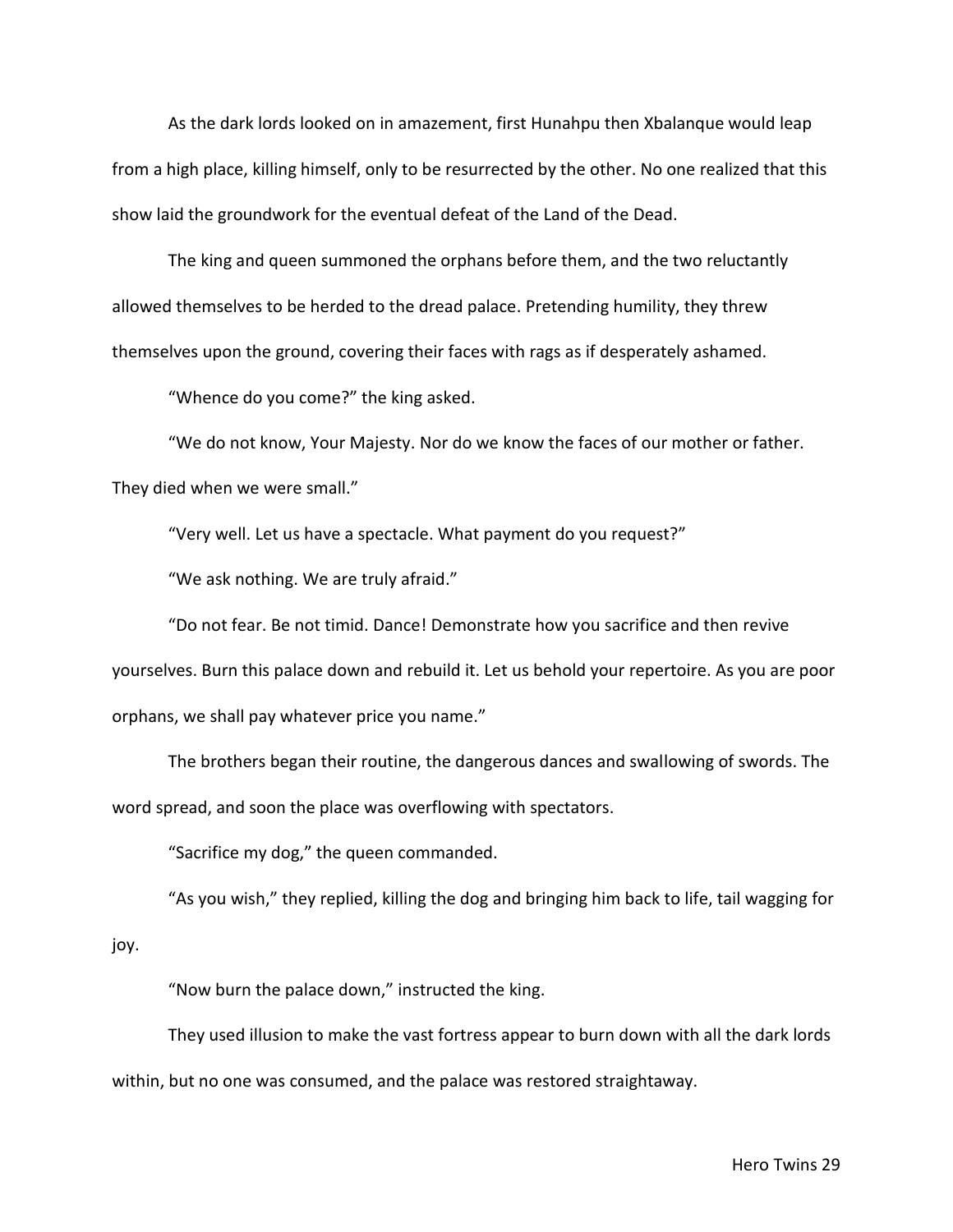"Now kill one of these lords," the queen told them. "Sacrifice him, but do not let him actually perish."

They complied, holding down a lord, killing him, extracting his heart, and setting it before the king and queen, who marveled to see the noble immediately revived and rejoicing.

"Very well done. Now sacrifice yourselves, boys. We yearn to see this feat with all our hearts."

And so they did. Xbalanque killed his brother, severing his arms and legs, removing his head and placing it far away, digging out his heart and set upon a leaf. The dark lords became giddy at the dismemberment, and Xbalanque continued his dance.

"Arise!" he shouted, and his brother was restored immediately to life. The dark lords roared their approval. The King and Queen of Death celebrated as if they themselves had wrought the miracle. So caught up were they in the spectacle that they felt part of the dance.

The king surged from his throne. "Now do the same to us!"

The queen stood, trembling. "Yes, sacrifice us in the same way!"

Xbalanque and Hunahpu nodded. "As you wish. No doubt you will be revived. After all, are you not the gods of death? And we are here to bring such joy to you, to your vassals, to your servants."

Dancing forward, they seized the king of that fearful place and slaughtered him, ripping away his limbs, tearing out his heart. They reached for the queen, but she saw that her husband was not revived, and she began to grovel and weep.

"No! Have pity on me!" she cried out, disoriented.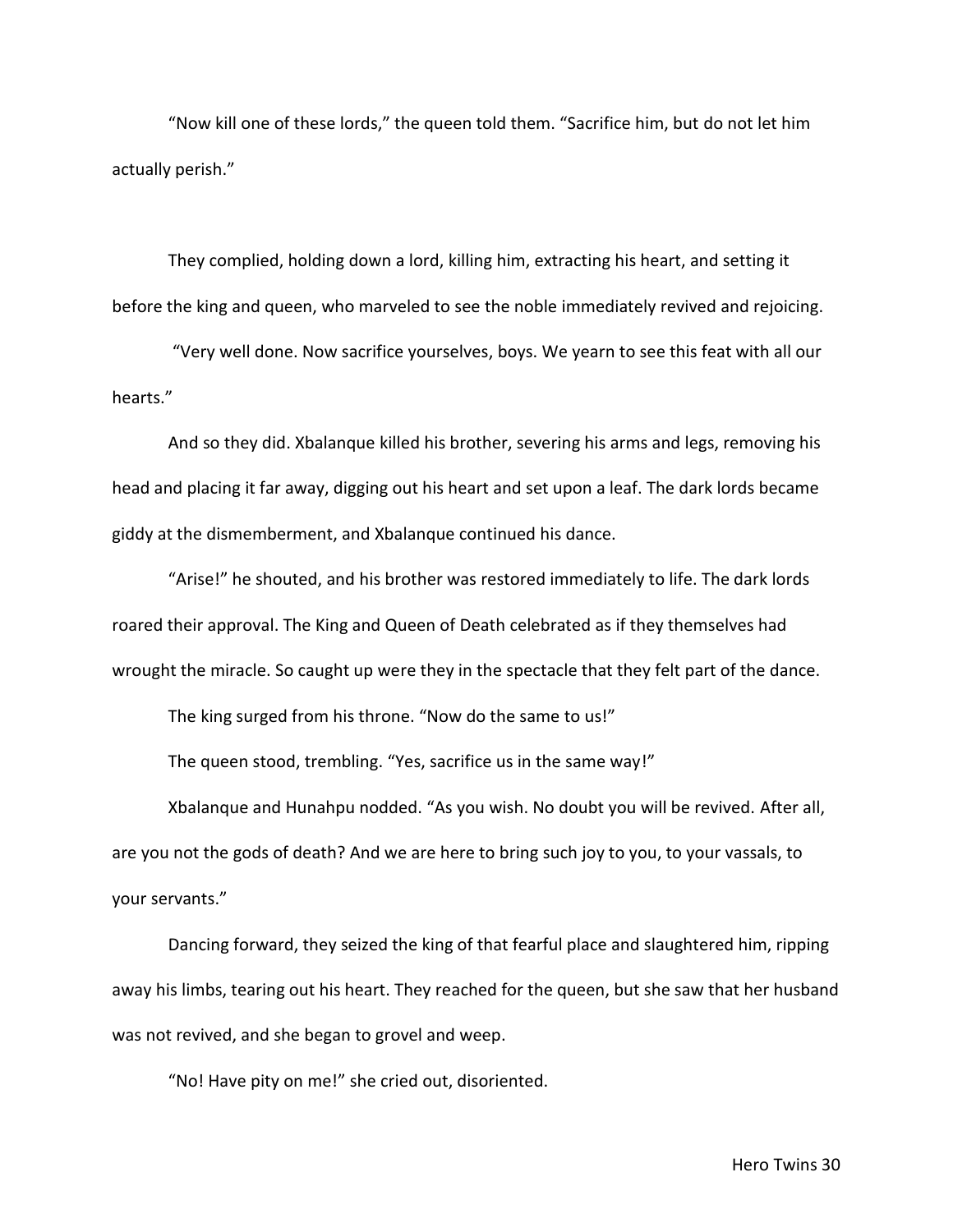But the brothers stopped their ears to her laments as they eviscerated her as well.

The dark lords and their servants fled along the Black Road to the canyon en masse, filling it up, packing tight in that gloomy abyss. Then the ants came, millions of them, herded by the brothers' power, streaming down the canyon walls. They drove those twisted nobles from their hiding place, and when the rulers of the Land of the Dead arrived once more before the twins, they bowed in abject and silent surrender.

"Listen! We'll tell you our names and the names of our fathers. Behold us, little Hunahpu and Xbalanque, sons of One and Seven Hunahpu, the ones you killed. We're here to avenge the torment and afflictions of our fathers: that's why we put up with your torture. Now we've got you where we want you, and we're going to kill you, every last one!"

But the dark lords pleaded and begged for their lives. They showed the twins their fathers' grave and the tree in which a skull still sat.

"Fine. We'll spare you," the brothers agreed. "But you'll never be what you were. The great and noble sacrifices of humanity aren't yours to savor, and you will never again touch the souls of men and women born in the light, good and honest folk there above. No, your offerings will be broken things, clumps of sap, insects and worms. And only the scum of the earth will offer themselves to you: the wicked, the corrupt, the wretched, the deviant. Only when their sins are clear can you attack—no more snatching the innocent!"

On the sea-ringed world, their grandmother—anguished and bereft for days at the signs of her grandsons' death—rejoiced at the sprouting of new corn in the heart of her home. And in the fearsome depths of the netherworld, the brothers resurrected their fathers, who curled up through the earth like tendrils and burst through the crust, emerging as a maize god, forever